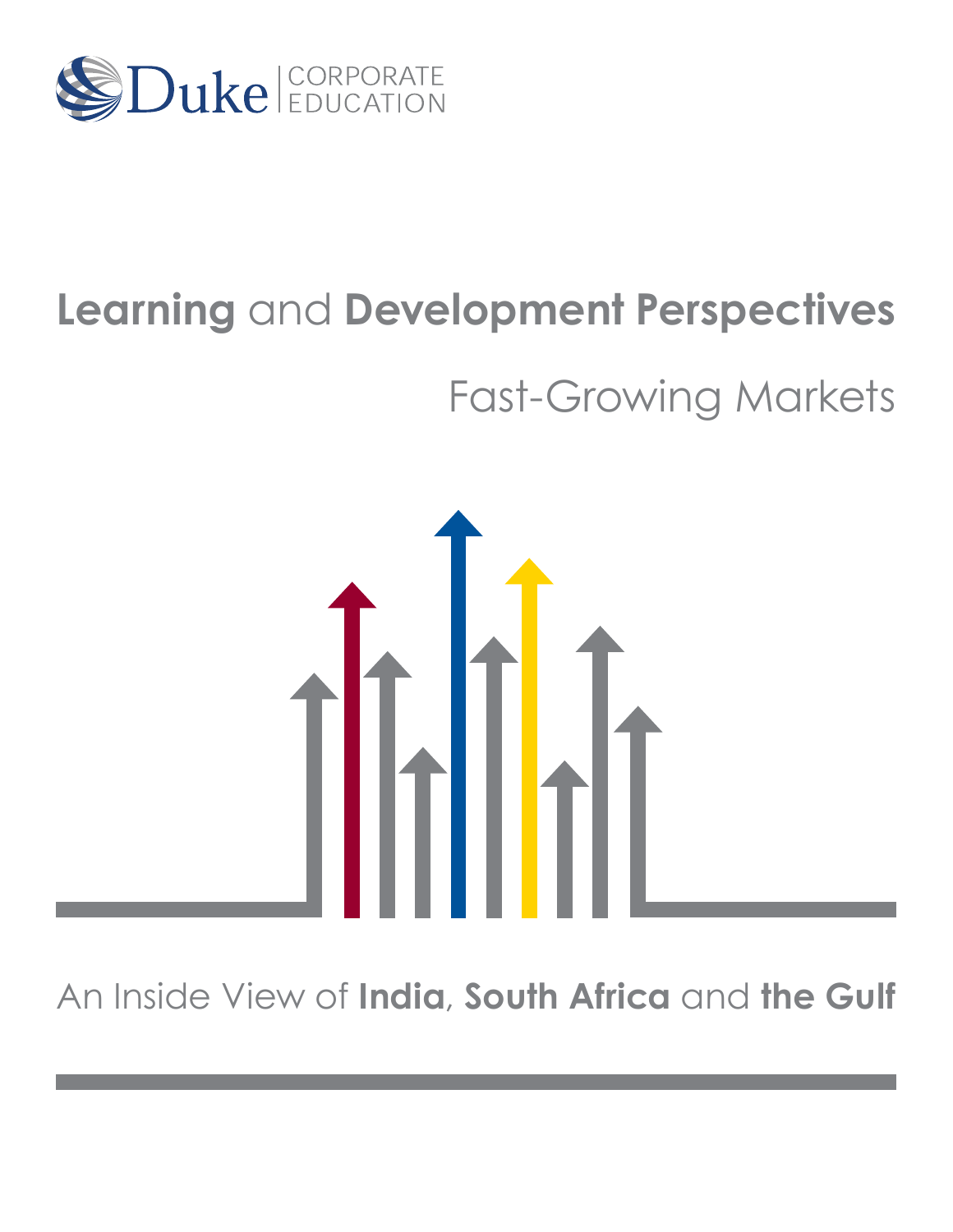# **Contents**

| <b>Introduction</b>    |  |
|------------------------|--|
| Supporting Information |  |

| <b>Insights by Region</b> |  |
|---------------------------|--|
| South Africa              |  |
| India                     |  |
| The Gulf                  |  |

|                                                                      | 9 |
|----------------------------------------------------------------------|---|
| This is Life in the Fast Lane and It's Only Getting Faster $\_\_$ 10 |   |
|                                                                      |   |
| Rapid Growth Has Fueled Familiar Challenges _____________ 12         |   |
|                                                                      |   |
| Closing Skill Gaps in Leadership and Management _______ 15           |   |
|                                                                      |   |
|                                                                      |   |

| <b>References</b> |  |
|-------------------|--|
|                   |  |

Duke CE deeply appreciates the hard work of Judy Rosenblum and many others in the design and execution of our study and creation of this report.

Our special appreciation goes out to the 30 L&D professionals that responded to our request and provided us with their insights.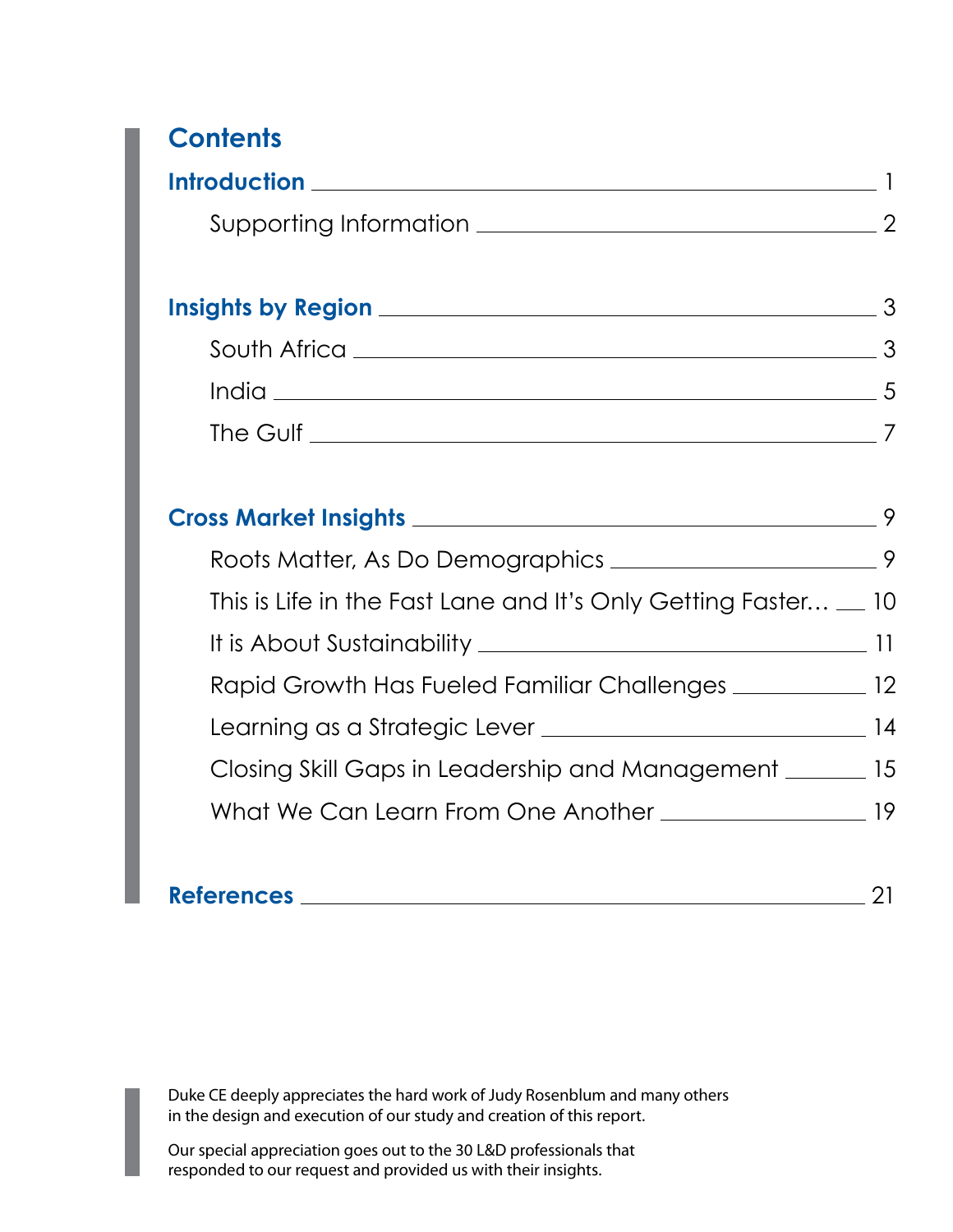### <span id="page-2-0"></span>**Introduction**

This study is the first installment of Duke Corporate Education's (Duke CE) look at learning and development (L&D) in fast-growing markets. The world has come to think about certain markets as "fast-growing," or "emerging," emphasizing and creating awareness of the fast speed of change influencing life and work in particular regions. In this document, we describe findings from an investigation of three regions: India, South Africa and the Gulf States. It is our intention to extend this work into China over the course of the coming year.

In our 2010 report *Focus on the Future: Learning and Development in 2011*, we zeroed in on North America and Europe to understand L&D challenges and new approaches to design, delivery and operation in light of the recession-driven landscape.

Given the diverse challenges and experiences in fast-growing markets, distinct solutions have emerged. There is much the West can learn from growth markets. We conducted 45-minute telephone or in-person interviews with 30 individuals leading learning efforts in large companies and government agencies. In these preliminary findings, sample size is limited – especially for the Gulf States – but our findings provide an initial point of view.

In this report, we begin each regional discussion with a short historical brief to provide context for the current L&D environment. The regional discussions are followed by insights gleaned from the interviews across all three fast-growing markets.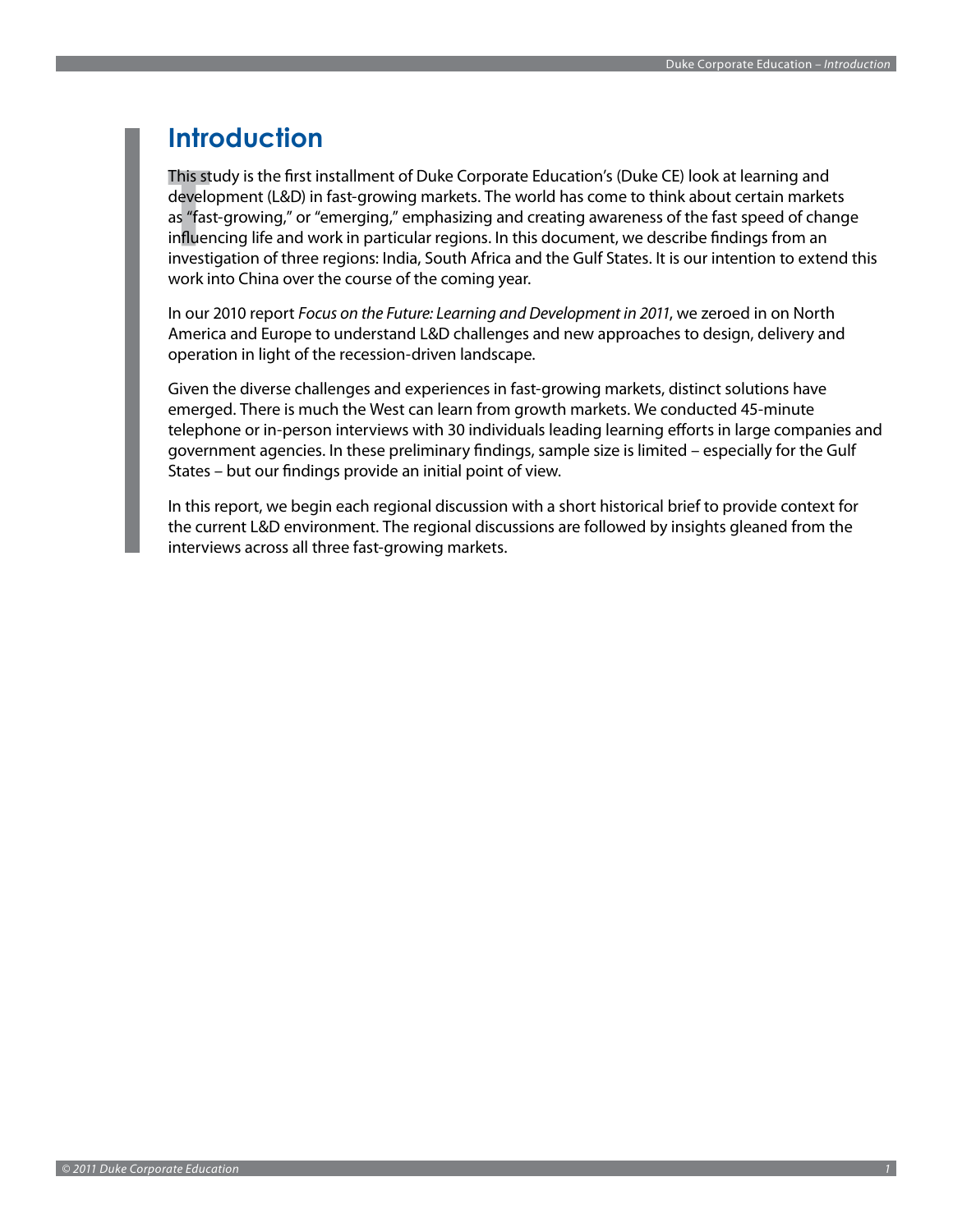# <span id="page-3-0"></span>**Supporting Information**

### **Participants**

| <b>Market</b>      | <b>Country</b>              | <b>Number</b> |
|--------------------|-----------------------------|---------------|
| South Africa       |                             | 13            |
| India              |                             |               |
| <b>Gulf States</b> | <b>United Arab Emirates</b> |               |
|                    | Kuwait                      |               |
|                    | Oatar                       |               |

# Economic Growth Trends



# Countries GDP per capita

| <b>Country</b>              | <b>Population</b><br>(in millions) | <b>GDP</b> per<br>capita (PPP) |
|-----------------------------|------------------------------------|--------------------------------|
| Qatar                       | 0.8                                | \$145.3K                       |
| Kuwait                      | 2.8                                | \$51.7K                        |
| <b>United States</b>        | 310.2                              | \$47.4K                        |
| <b>United Arab Emirates</b> | 5                                  | \$40.2K                        |
| United Kingdom              | 62.3                               | \$35.1K                        |
| South Africa                | 49.1                               | \$10.7K                        |
| India                       | 1,173.1                            | \$3.4K                         |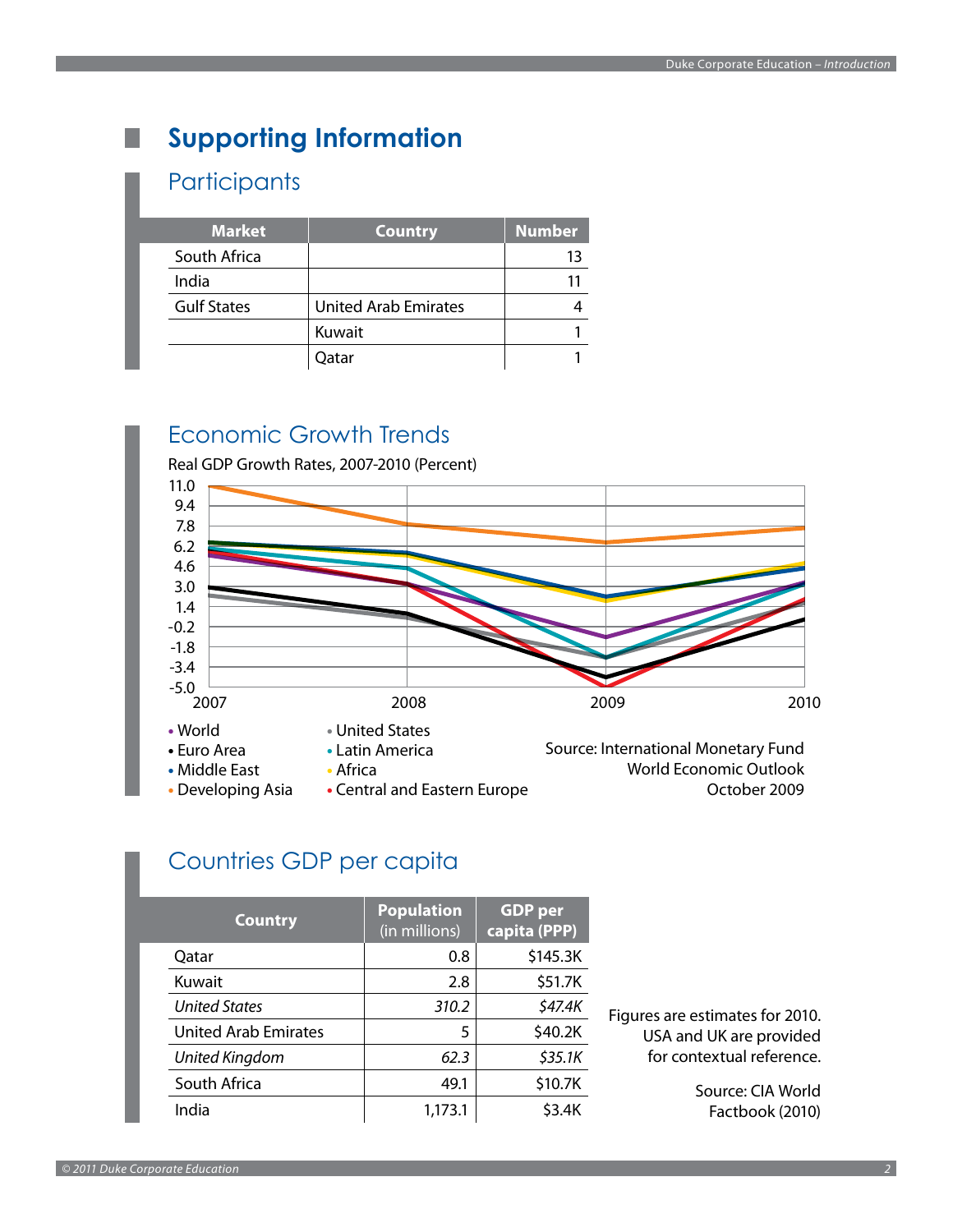# <span id="page-4-0"></span>**Insights by Region: South Africa**

### Background

The backdrop for L&D in South Africa is driven by rapid social change in its very recent history. Apartheid – a government-enforced system of legal racial segregation and minority rule by white people – just ended in 1994 following South Africa's first universal elections. Since then, the postapartheid government has legislated efforts to help non-whites advance. Today the Black Economic Empowerment (BEE) program sets affirmative action goals for workforce demographics, and mandates that employers provide L&D to up-skill the workforce.

South Africa gained independence from Britain in 1931, and in 1948, apartheid became an official policy. Among other things, apartheid limited economic opportunities for non-white South Africans and neglected their education. South Africa's population of 50 million today is, in its own terminology: 79 percent black (over seven ethnic groups, the largest being Zulu), 9 percent white (Boer and British), 9 percent colored (mixed) and 3 percent Indian.

# Today's Context for Learning and Development

The South African government defines BEE as a socio-economic process that directly contributes to the economic transformation of South Africa and brings about significant increases in the numbers of black people that manage, own and control the country's economy, as well as significant decreases in income inequalities (DTI, 2003). The BEE strategy explains, "Much has been achieved since 1994. Unfortunately, the extent to which this growth has been shared equitably amongst all South Africans is not yet adequate for the requirements of a stable, integrated and prosperous society. Accordingly, we need to take additional collective actions in order to achieve our objectives. Further growth can only be accelerated and sustained if all South Africans are meaningfully integrated into the economy."

Interviews with L&D leaders in South African organizations revealed that significant government regulations and scorecards are aimed at righting past wrongs stemming from apartheid's legacy, including pay versus productivity issues, and blacks and women in leadership positions. The result is that L&D people need to work to a dual agenda: 1) their company's strategic goals and 2) nation building via affirmative action laws.



Today the growth of the economy has created new jobs, but there is a gap in skills development. Companies face issues attracting experienced or promising people, plugging gaps in their capabilities, and retaining them.

 *In 2012 we will still be pushing our boundaries acquiring and retaining talent. But moreso developing these talents not only for the organization but also for our country. [We will] create an environment to retain talent and reflect our client base. We also want to work much harder to retain our talent and are committed to have a truly South African bank.*

 *Head of Talent Development, South African Bank*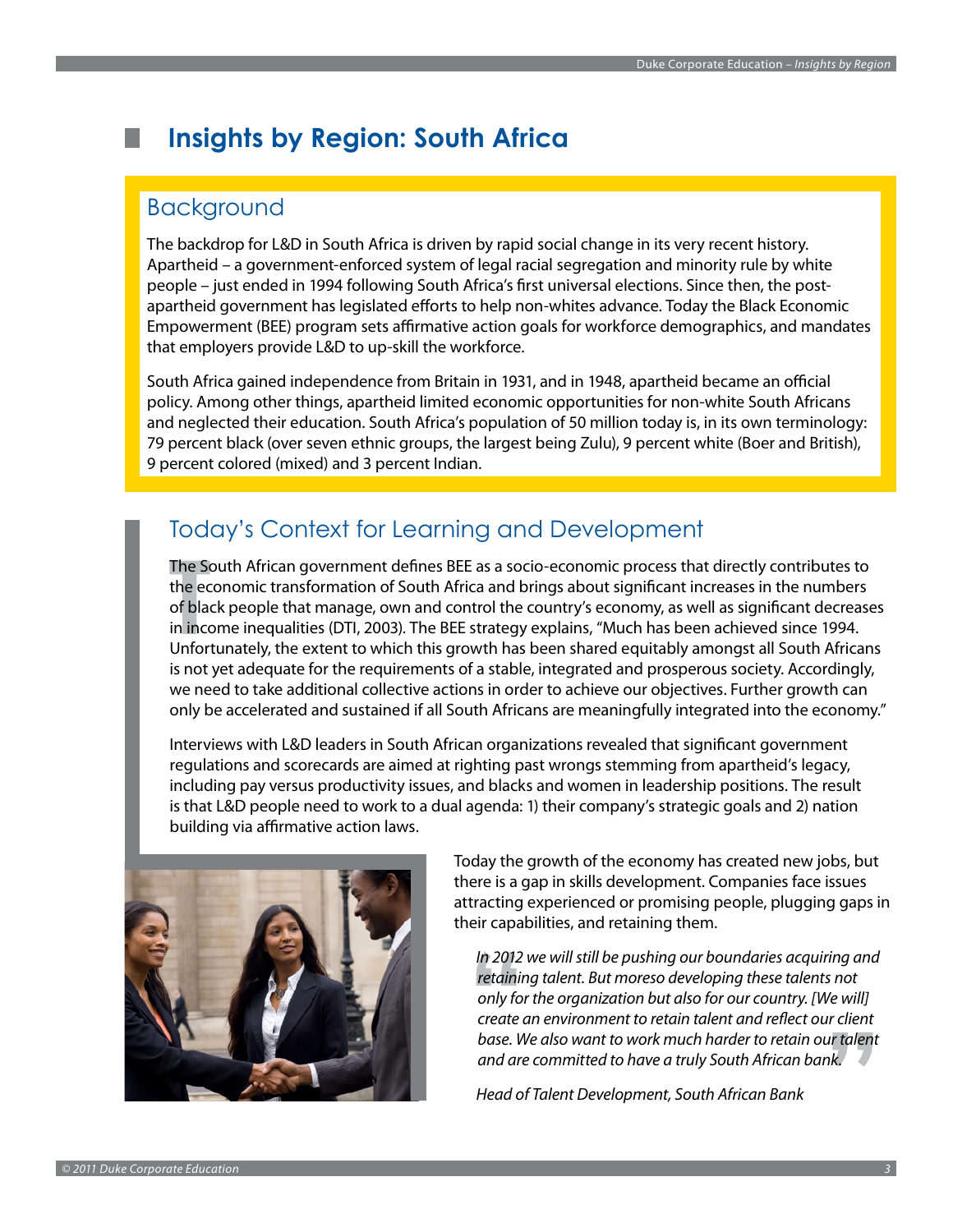Companies receive tax incentives for coordinating "learnerships" in which they are responsible for providing practical work experience for learners and transferring key occupational knowledge (Centre for Skills Development, 2008). Even with incentives, companies still find that it is a struggle to ask older whites to train or mentor younger non-white South Africans, as it engages issues of values, culture, respect and dignity.

 *Our huge challenge – all of our artisans and our technical skills are largely white male over 55 years. For them to mentor younger blacks, they need to overcome the culture barrier.*

 *Human Resources Executive, Transportation Company*

South African companies typically spend at least 3 percent of payroll on L&D. A multinational telecommunications company reveals that "training and development plays an important role in achieving our business targets, accounting for some 5 percent of our total payroll cost each year. This includes a comprehensive succession strategy to align resources with strategic objectives" (MTN Group, 2006).

South Africans are proud of who they are, execution-focused, with a sense of urgency. They do more with less, and they value practical approaches over theory.

 *The culture or history in South Africa is an interesting and painful one. This is a land of great opportunity and [we] find ways to smartly leverage it to our advantage. [There are] committed people in South Africa as seen in the World Cup event hosted here, and we can spread this throughout the world. There is a lot of good going on for us; [we want to] make a difference and be proud of who we are and not get caught looking back instead of looking forward.* 

 *Head of Talent Development, South African Bank* 

South African enterprises don't look to Europe or North America for growth opportunities. They are focused on the rest of Africa, Brazil, following the trade flows to India, and—most importantly—China.

We are in the global market, and we export talent to these markets. There has been strong *focus on how we export talent in China as well. We usually replicate what we have here [in South Africa] to these markets but also try to incorporate the local culture. We export leadership and look at the operational arm to leverage technology and people.* 

 *CEO, South African Insurance Company*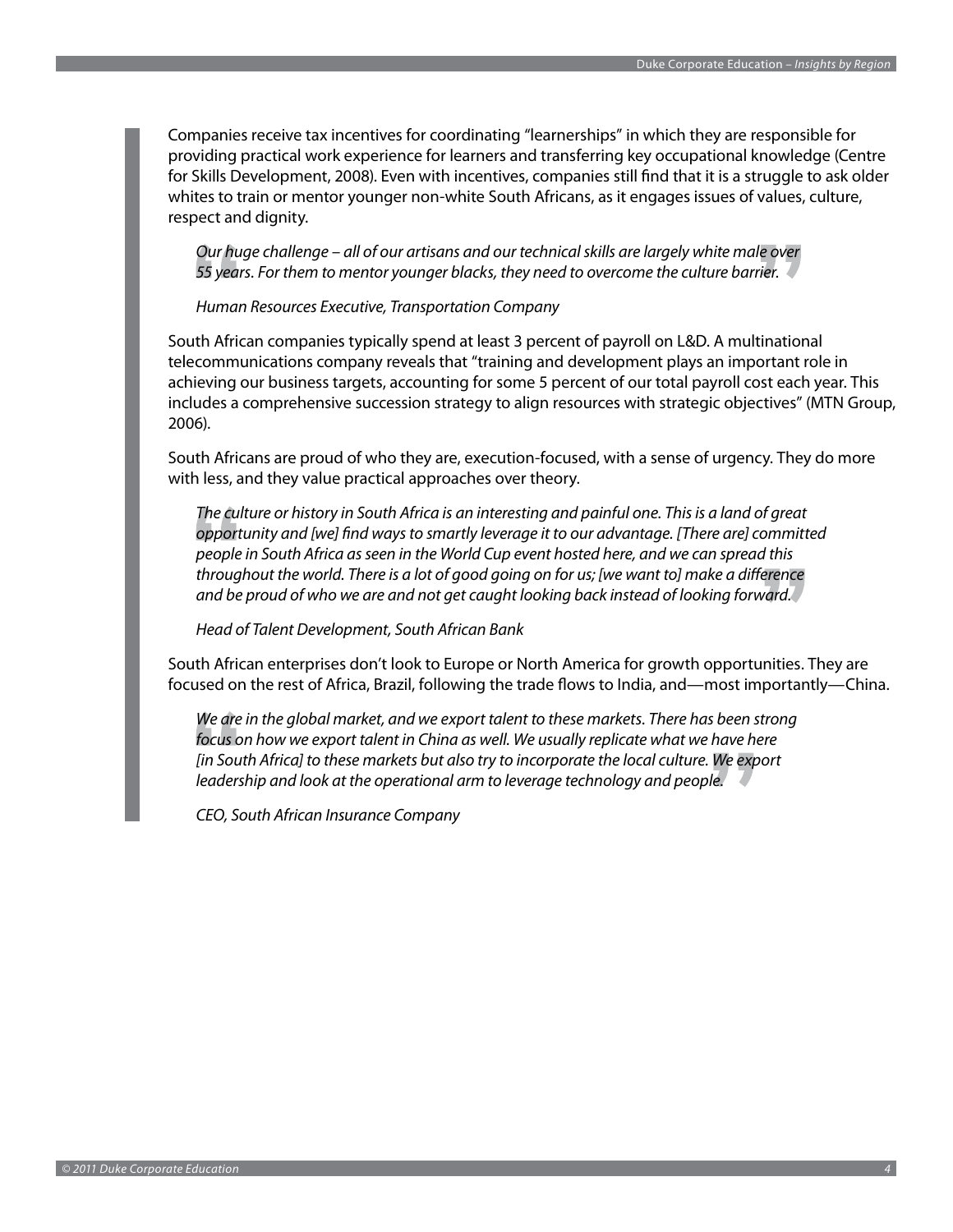# <span id="page-6-0"></span>**India**

### Background

India is predicted to be the third largest economy by 2035 after the U.S. and China, and the trajectory for the country has been one of rapid growth. The key concern for learning professionals in India today is how to accelerate L&D in an increasingly competitive economic environment.

After two centuries of British rule, India gained independence in 1947. Independent India's first prime minister framed the country's economic policy on protectionism, state intervention in labor and financial markets, a large public sector and central planning. In the late 1980s, Prime Minister Rajiv Gandhi's government eased restrictions, removed price controls and reduced corporate taxes. This increased the rate of growth, but it also led to high fiscal deficits and a worsening balance of payments.

By 1990, India faced a financial crisis leading to a series of economic reforms beginning in 1991 that were collectively termed "liberalization," i.e., a shift from socialism and restrictive regulations to capitalism and more open access. The Indian liberalization, coupled with economic globalization, enabled rapid economic growth based on services and knowledge-based industries. India has a very large population of collegeeducated people, especially scientists, technicians, and engineers, most of whom speak English – the language of business.

### Today's Context for Learning and **Development**

The Indian corporate training market was expected to reach \$2.8 billion by 2010. There is high demand for sales training, followed by soft skills such as communication and managerial effectiveness. Leadership, sales and teamwork are at the forefront of the development of Indian industry (Lin, 2009).

Indian companies interviewed expressed that they are in the midst of a war for talent. Very rapid growth has increased demand for experienced professionals, and attrition is high. Companies face issues attracting good people, plugging gaps in their capabilities, and retaining them.

 *In a volatile economy, we need to develop and motivate our people so our company can be resilient and focused. Human attrition is a challenge.*

#### *Head of Learning, Multinational Bank*

For many organizations, the challenge is to attract the best and the brightest and to accelerate the development of young talent. A senior learning leader from one company shared that the key challenge today for her organization is "to recruit experienced, talented professionals, create opportunities for them, and retain them. Grooming future leaders is also a challenge."

Unlike South Africa, in the private sector there are no laws mandating quotas for talent, so the L&D focus is not nation building as required by government. However, it is clear that companies share values centered on the broader community and the future of India. One Indian learning executive shared that his company begins with a belief that 70 percent should be given back to the community.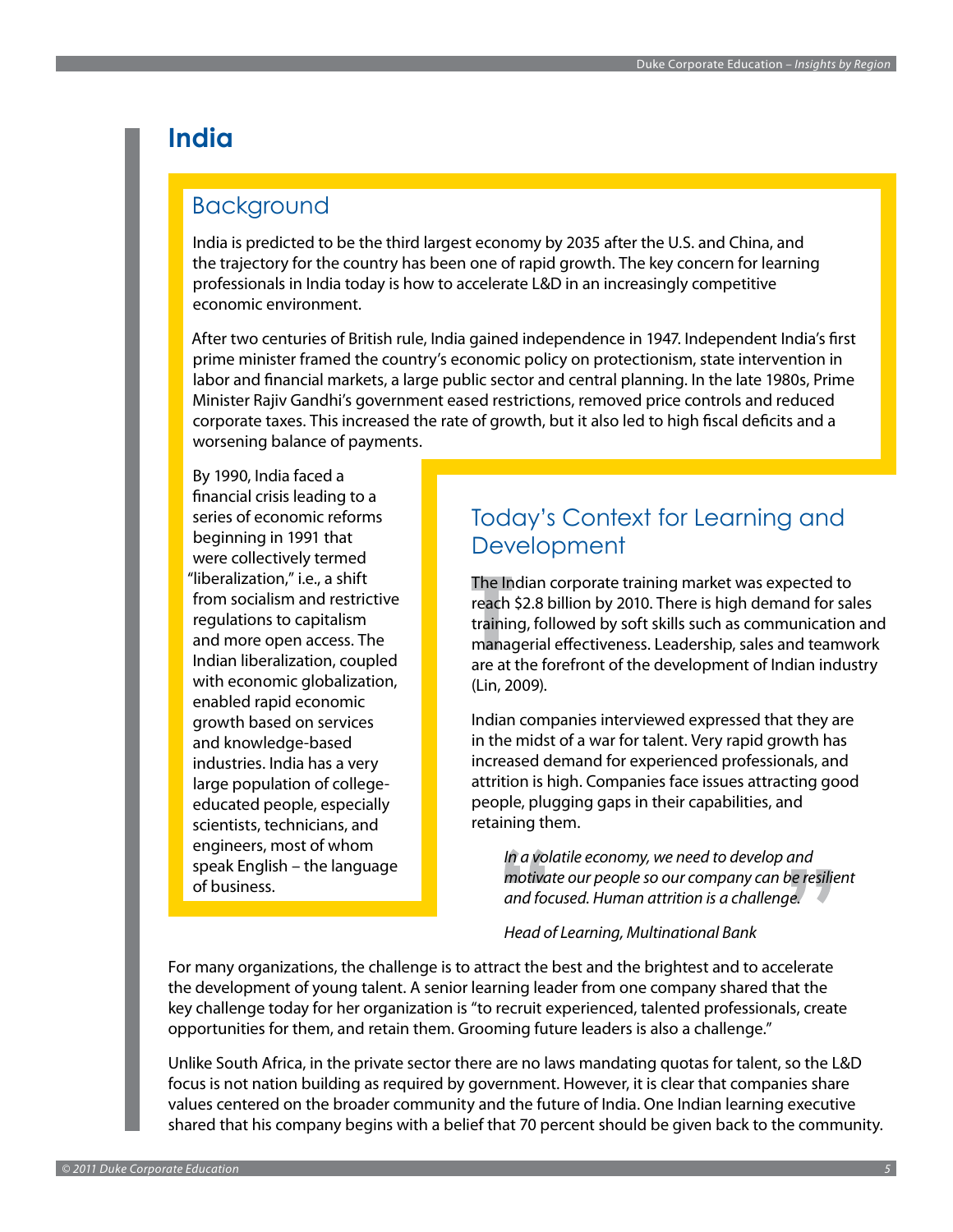At the Inauguration of India Corporate Week 2010, Indian Prime Minister Manmohan Singh said, "First, increasing the employability of our population through effective skill development must be central to corporate strategy and not merely an afterthought resulting from difficulties in recruitment. This can also help integrate the weaker sections of our society into the mainstream economy even as industry is assured of ready to go well trained personnel. While the government has a vital role to play in the field of education and training, it cannot deliver alone. Corporate India has to be an active partner in our efforts."

In India, learning is a deeply valued virtue, starting with a cultural emphasis on education and continuing in the workforce. A senior learning professional from a bank in India shares:

 *One positive thing is that learning and knowledge is a virtue that India cherishes. In our organization, people who teach are seen as people who are respected. People take pride in their knowledge. People value learning.*

While most companies expressed that this provides a foundation for establishing the strategic importance for L&D in the organization, some still feel it is a challenge to align learning and strategy at a corporate level. One interviewee stated, "In corporate India, L&D is more of a support function. Not many see it as a part of corporate strategy. There is a tendency to put off L&D. Many times L&D is not informed about strategic decisions. We have to play catch up. I believe we need to know pre facto so we can make people ready for changes."

Interviewees described Indian mindsets characterized by entrepreneurship, the ability to handle complexity and scientific or evidence-based thinking.

 *Indian leaders are more sympathetic to an evidence-based approach than North American or European leaders. They're more able to handle complexity and don't ask us to boil everything down to neat sound bites.*

#### *Chief Learning Officer, Professional Services Company*

One learning leader noted that the "entrepreneurial and go-get attitude" also enables L&D in the organization, while a tendency to avoid process was sometimes a hindrance.

The growing economy is fueled by domestic growth as well as global companies who continue to



expand in India. At the same time, Indian companies are expanding globally. L&D professionals feel these effects keenly.

 *Overall our integration with the global market is happening much faster than earlier. Therefore this awareness has to be there from the beginning.*

 *We need to focus on competencies. Indian managers need to work cross-functionally in the global market. There is a different need in the USA, Asia Pacific, and Europe. So there is a constant interplay between global and local competencies.*

*Head of Learning, Oil Company*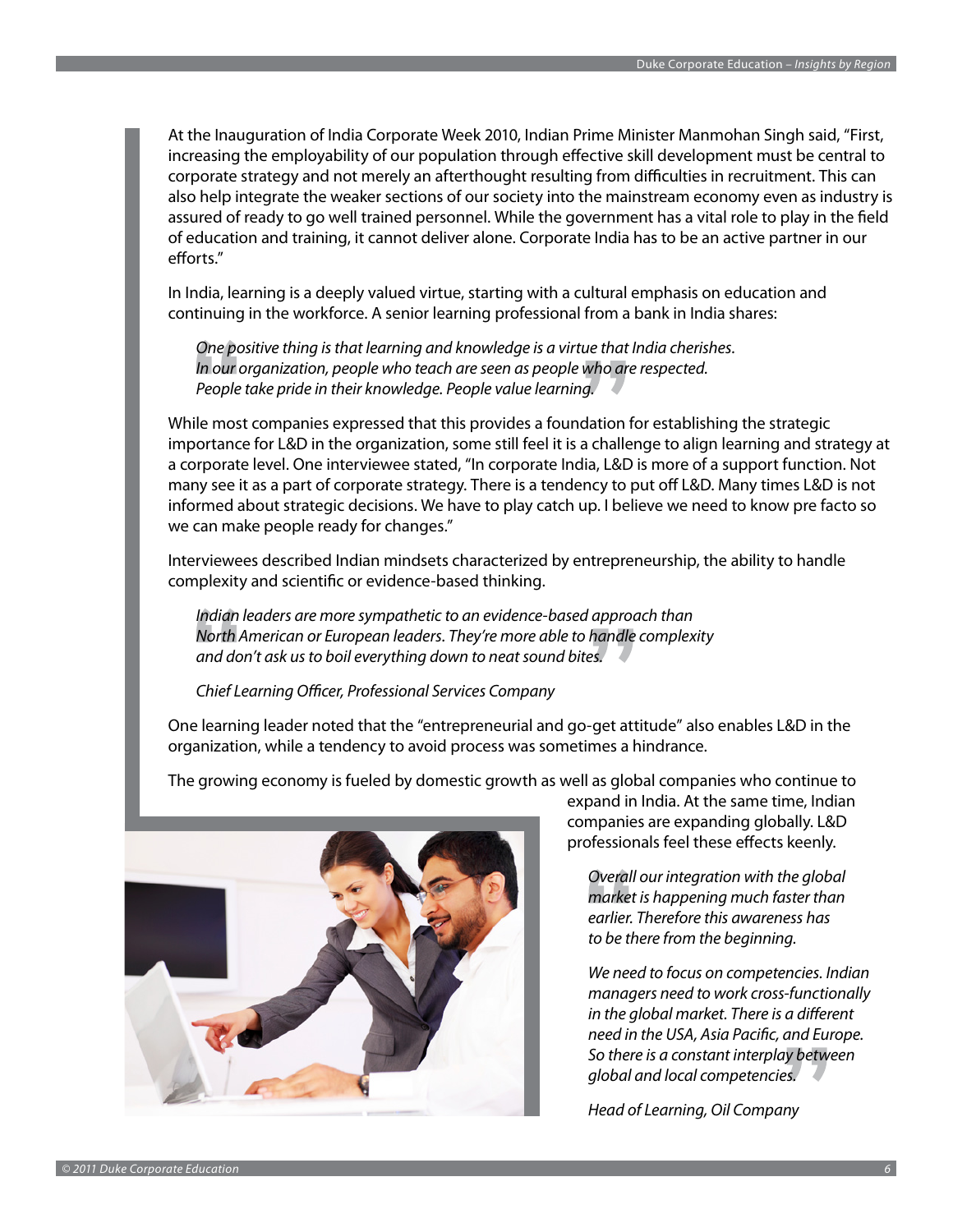# <span id="page-8-0"></span>**The Gulf**

### Background

The Gulf States in this study are characterized by increasing wealth, predominantly from sales of oil and gas, and small native populations. They rely heavily on expatriate labor, both skilled and semi-skilled, but strive to develop their nationals and diversify their economies beyond oil.

This context has important effects for L&D in the region. L&D people work to a dual agenda of the organization's strategic goals and nation building via preferences for employing nationals especially at middle and senior levels.

From the 18th century to 1971 the British maintained a formal sphere of influence over the area of the present-day Gulf States. Political control was in the hands of local monarchies who, in a series of treaties, yielded control of their foreign relations to Britain. Prior to commercial development of oil in the 1950s, the region was poor, and Britain's primary interest had been controlling piracy and stopping the influence of the Ottomans or others who might pose a threat to shipping in the Arabian Sea between Britain and its Indian colony. In return, local leaders were protected from their more powerful neighbors.

Pearl diving was the principal industry until the 1930s, when development of cultured pearls by the Japanese led to the industry's collapse in the Gulf. Oil is currently the primary industry and a source of great wealth.

Today, local monarchies have full, autonomous political control. The Gulf Cooperation Council was formed in 1981 and includes the Kingdom of Saudi Arabia, Qatar, Bahrain, Kuwait, Oman, and the United Arab Emirates. It provides common regulations, free movement of capital and military defense, with plans for a common currency in the future.

## Today's Context for Learning and Development

The war for talent in the Gulf is focused on nationals as opposed to expatriates; very rapid economic growth makes experienced people much in demand, and turnover is high.

Kuwait, the UAE and Qatar have very small national populations with efforts in place to train and motivate nationals to play a bigger role in the economy. Concurrently, women are encouraged to play a much more active and larger role in the economy and government, and all have active quota systems in place in the workforce to ensure that this happens.

Accordingly, formal education and business education, within the context of national aspirations and natural resources, are very important.

A recent report by the Economist Intelligence Unit (EIU) notes that with one of the youngest and fastest-growing populations in the world, the future development of the Gulf ultimately depends on the success of efforts to educate and employ the next generation (EIU, 2009).

Several organizations expressed the importance of the integration of the national workforce in the Gulf where, on average, the workforce can be as high as 80 to 90 percent expatriate.

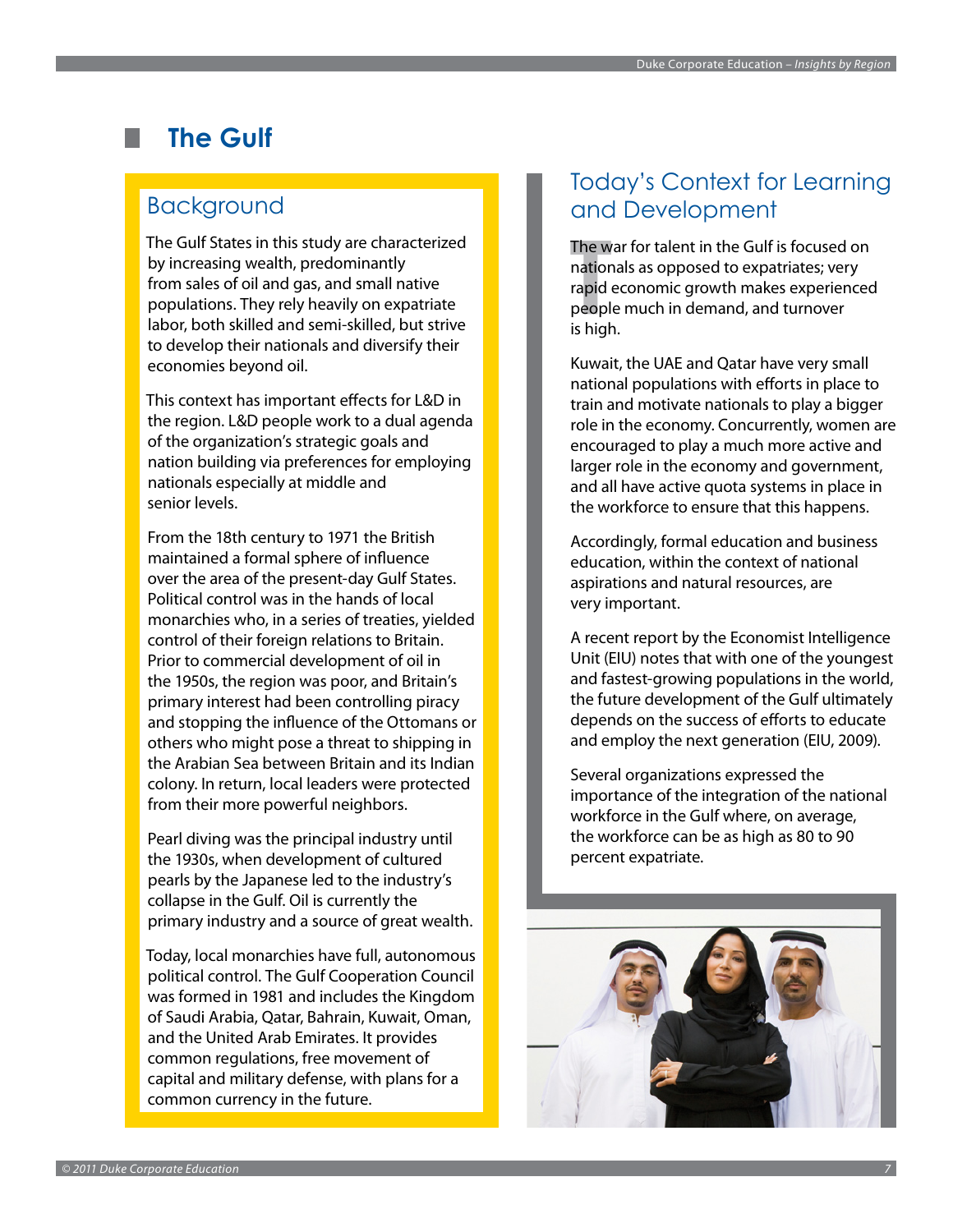*We have to get nationals into the workforce. The challenge is that this population is not only small but also very young. There is not a lot of depth and experience – this is a growing challenge. We have a regulatory requirement to hire nationals, and we need a fine balance for how we do this. … The challenge is how do we transfer skills from expatriates to nationals and then move expats out. As the headcount isn't going to increase that much, this is replacement, not growth. So it is developing national talent and retaining the best of expatriate talent.* 

#### *Vice President, Learning, IT/Telecom Company, Gulf States*

To compound the issue, companies find it difficult to attract nationals to work in the private sector versus the public sector because of longer working hours and a greater emphasis on performance. Many prefer working for the government with shorter working hours and more holidays. For this reason, some companies see L&D as a differentiator that can attract nationals to their company.

 *Development attracts people to our bank. We market ourselves as a bank who develops people, [with a] comprehensive career development center; we really take care of people.* 

#### *Head of Learning and Organization Development, Bank, The Gulf*

Given small national populations, women nationals are increasingly important to fulfilling goals for employment of nationals, and they are advancing in the workforce. Traditional attitudes toward the role of women can interfere with work relationships and L&D. One learning leader shared that their learning professionals preferred to participate in mentorship programs after hours: "A couple of times we put a man with a woman and it was an issue to have them meet after hours. Travelling in a car with a lady is still a problem. … Over 65 percent of our workers are female and obviously there is an issue."

Nationals have a spirit of entrepreneurship, and they are able to cope with uncertainty, volatility and ambiguity. Generally they have a stronger local rather than global focus. Learning leaders characterized their people by an "eagerness to develop and learn."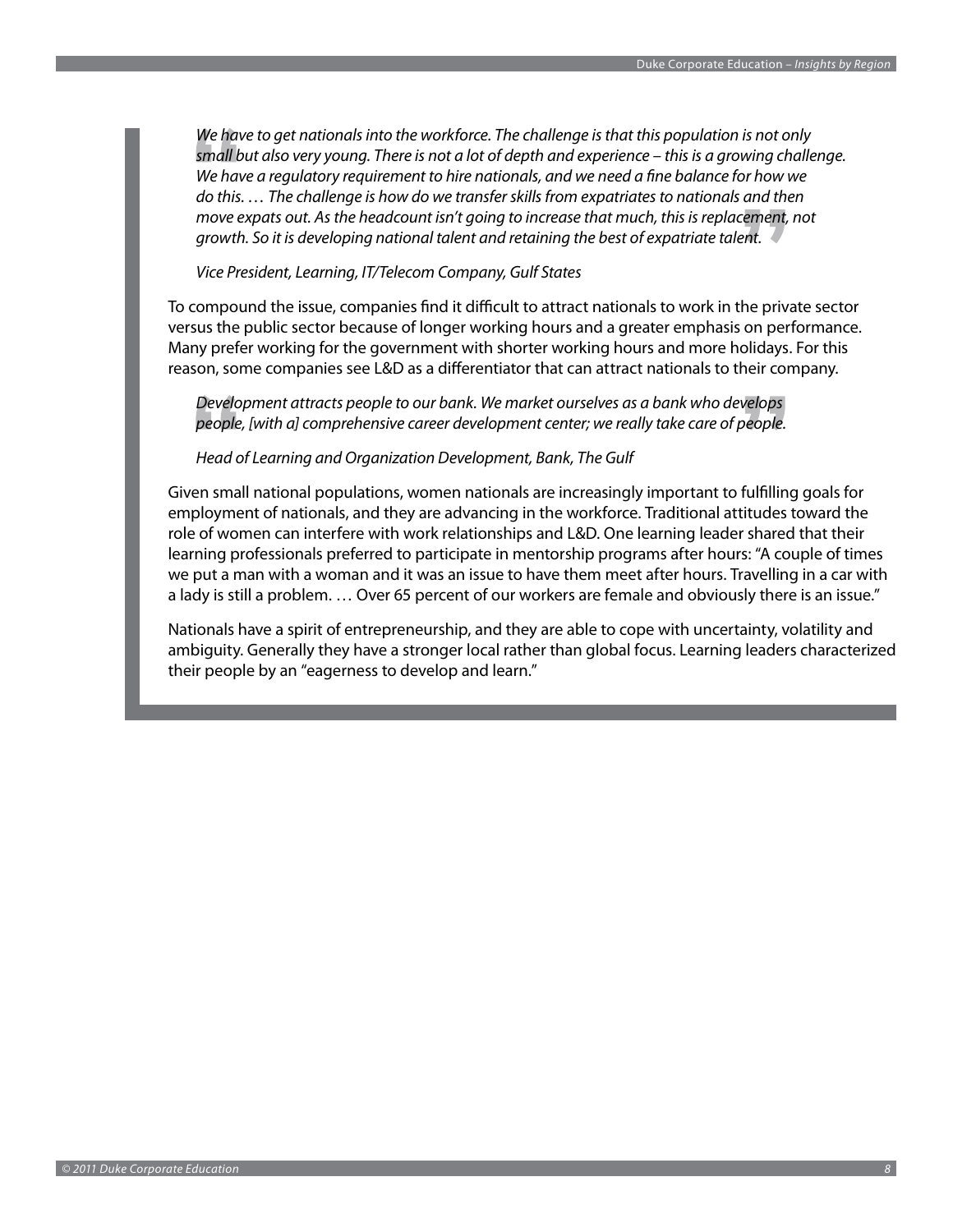# <span id="page-10-0"></span>**Cross-Market Insights**

# **Roots Matter, As Do Demographics**

One size does not fit all, and that came through very clearly in our discussions across markets. Every region is different, and there are clear differences between states in the Gulf. Local culture and context are paramount in understanding L&D challenges, which are influenced not only by culture and roots but also by shifting demographics.

When asked how the culture or history of their region influences the agenda of L&D in their organizations, respondents told us:

*[You] cannot separate the two. We have a young employee population. New staff is mostly black from the previously disadvantaged group and do not have the same exposure as their [white] counterparts. This is a challenge to any company in South Africa. How do you bridge the gap? We need to help them succeed in a culture that is predominately white.*

*South Africa*

*The West has more independent individuals. The East is more concerned with face value and teamwork. That plays a big role. A lot of companies from the West do a form of cultural teamwork. But it doesn't work here. Look, a child in the US leaves home at 18 and becomes an independent adult. Here I can even be married and still live at home. Everything comes back to this culture of family. It gets linked into organizational culture. Most companies say they want to be like a family—but we understand family differently here.*

*The Gulf*

*Engineers are to Indians what rock stars are to Americans. So there are cultural blinders, but it is a pleasure to grow Asian leaders because learning is much more respected here.*

*India*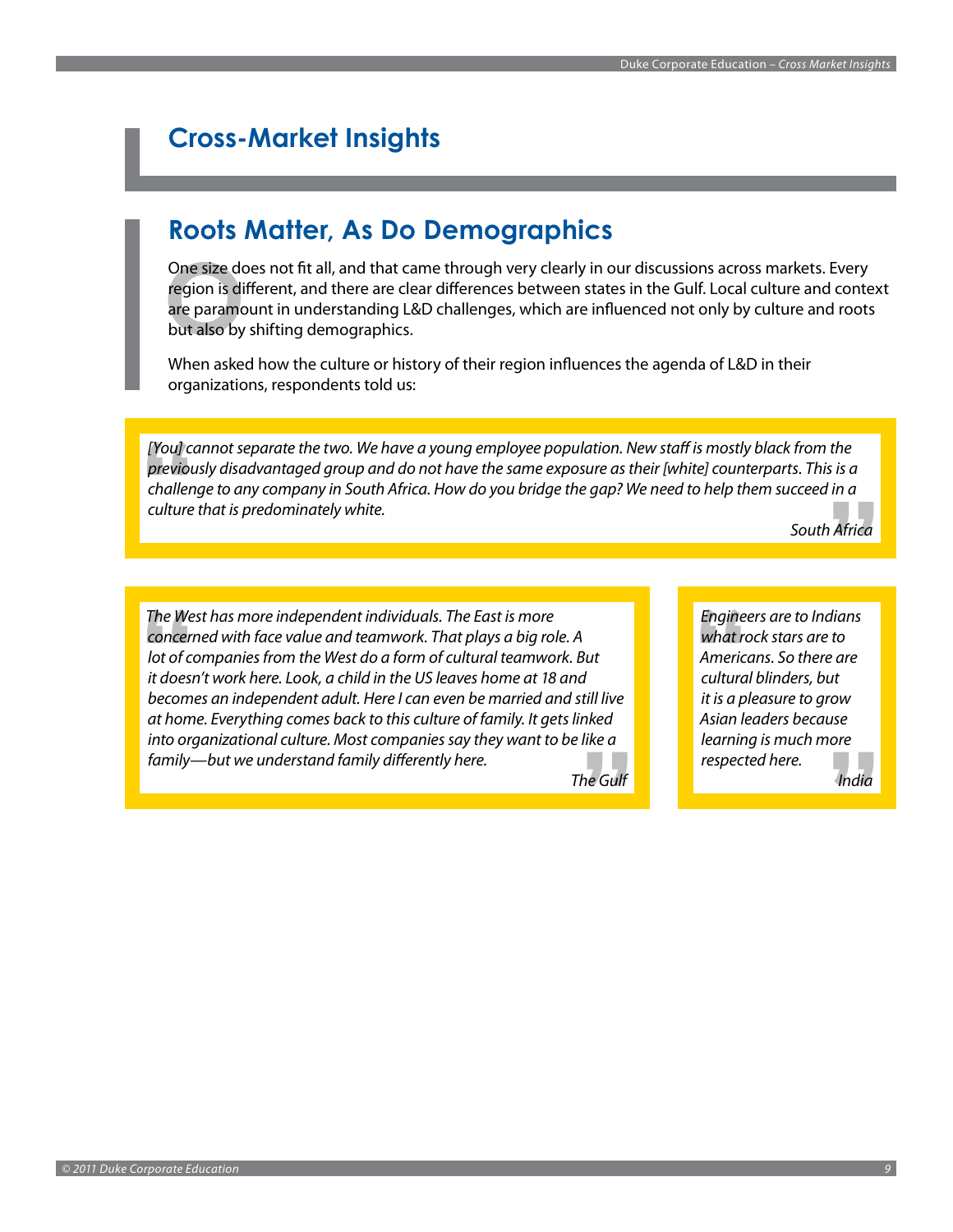# **This is Life in the Fast Lane and It's Only Getting Faster…**

<span id="page-11-0"></span>

*Our key strategy is growth. … The big challenge is getting the right people at the right time. In these markets there is a lack of skills. The business has grown and technology has shifted. There are new competitors. We are not competing with African players but global players.*

*South Africa*

As illustrated in the brief history for each of these markets, change has occurred very quickly in government, economy and business. What is interesting about this is just how fast it is all happening, especially in comparison to the pace of change we've experienced in the West.

Respondents shared some of the impact of fast growth with us:

*Our targets are always aggressive; we plan to add 2 million subscribers by the end of this year. We have new international content and frequently showcase the latest movie releases on our platform. The market is extremely competitive. Lots of training is needed. India*

*Our industry is changing, technology is changing; we need to keep abreast of this. We are strong on product development and innovation – we need a new promotion every 15 days or a new product launch every month.*

*The Gulf*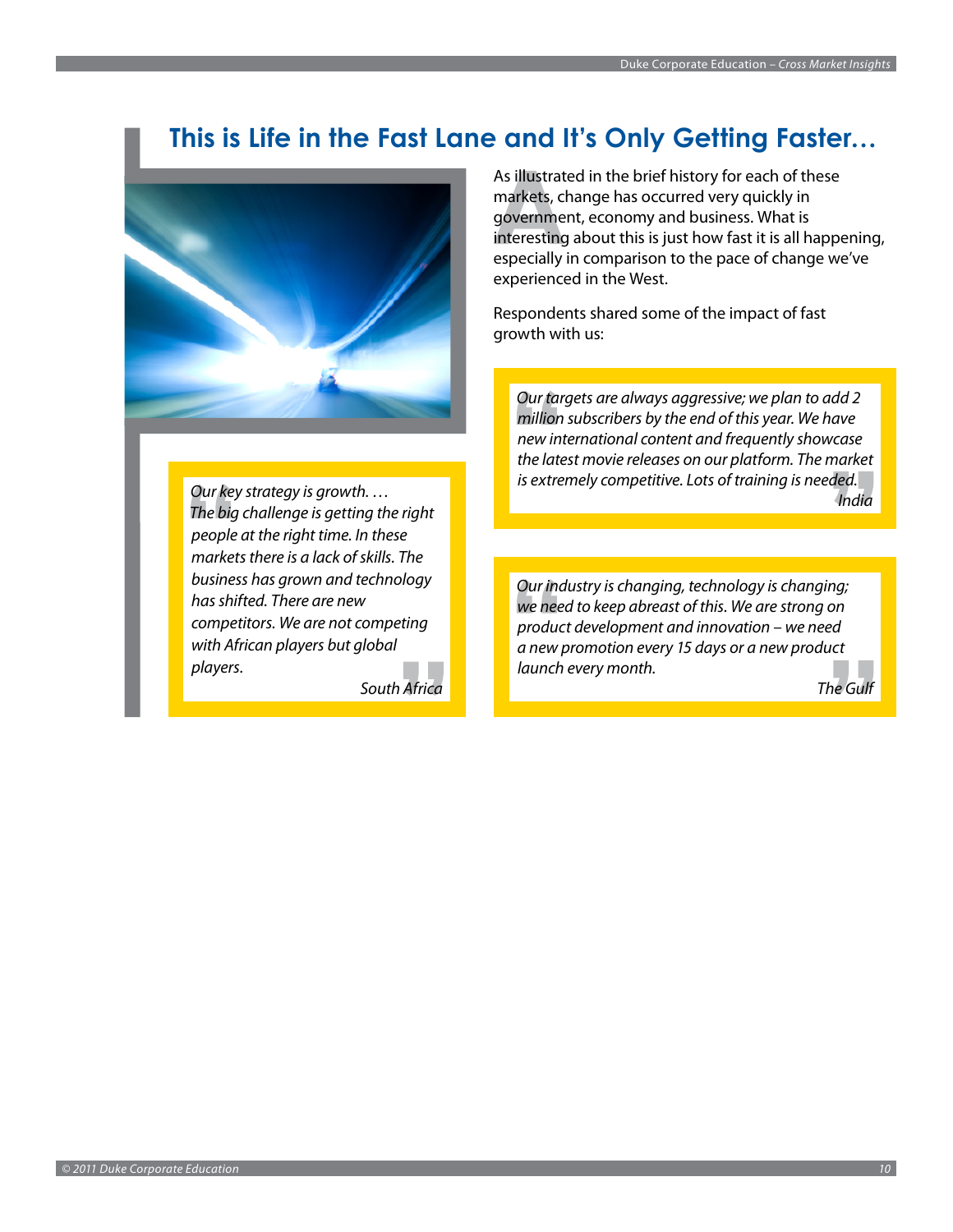# **It is About Sustainability**

<span id="page-12-0"></span>

Some call it nation building. Others call it competitive advantage. It's about sustainability through the development of people.

Most of these countries have emerged from under colonial rule or influence, resulting in a great deal of national pride. Populations now want to set their own context rather than live with a context set by others. This puts a particular spotlight on the development of local talent. The base of talent and regulatory demands differ in these regions, but in the

end the questions are the same: How do you educate the local population to keep up with the knowledge and service requirements of evolving industries with global competition? How do you ensure you will become and remain competitive on the world stage?

*In 2012 we will be pushing our boundaries. But moreso developing these talents not only for the organization but also for our country. Growing our business and equipping people and supporting small business through our ability in the banking sector. It brings about democracy and restores dignity to people and grows the economy and creates a thriving geographical environment that can compete on the world stage. South Africa*

*We have to sustain profitability, and it is a growing market. Unless we work around our competitive advantage we will completely vanish. Today we are leading in the market but we cannot guarantee that for tomorrow. … If we do not have the capabilities and skills for our people, we are doomed.*

*The Gulf*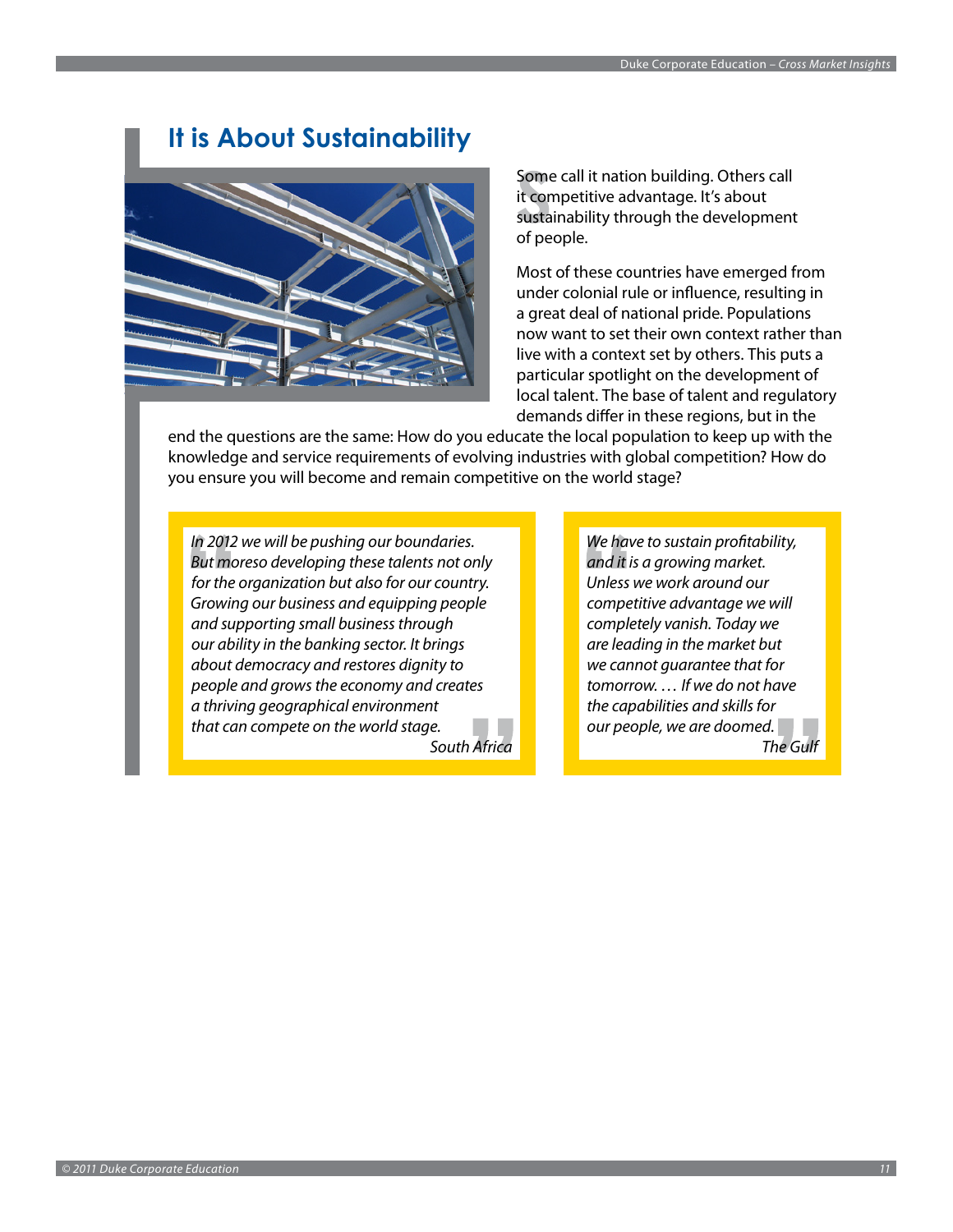# <span id="page-13-0"></span>**Rapid Growth Has Fueled Familiar Challenges**

Many of the challenges voiced by professionals in India, South Africa and the Gulf are strikingly familiar to the issues L&D professionals have grappled with for a long time in the West and currently in East Asia.

### 1. Retention

The challenge of retaining employees was raised frequently in the three markets studied, all for different reasons specific to the market demographics and sometimes to the agenda of retaining nationals.

*As a continent we are facing very limited skills and very limited professionals. This leads to a high degree of mobility in the marketplace. … The opportunity to learn for professionals is limited because they move from one context to another one. South Africa*

*The boss is trying to really stretch people, and because of that, some left for easier jobs. Our focal point is to retain the talent we have. Recruit, develop and retain the right people. The Gulf*

*Human attrition is one of the challenges where we as an organization are impacted. This is an industry-wide phenomenon, and we are taking numerous steps to ring fence our key talent. India*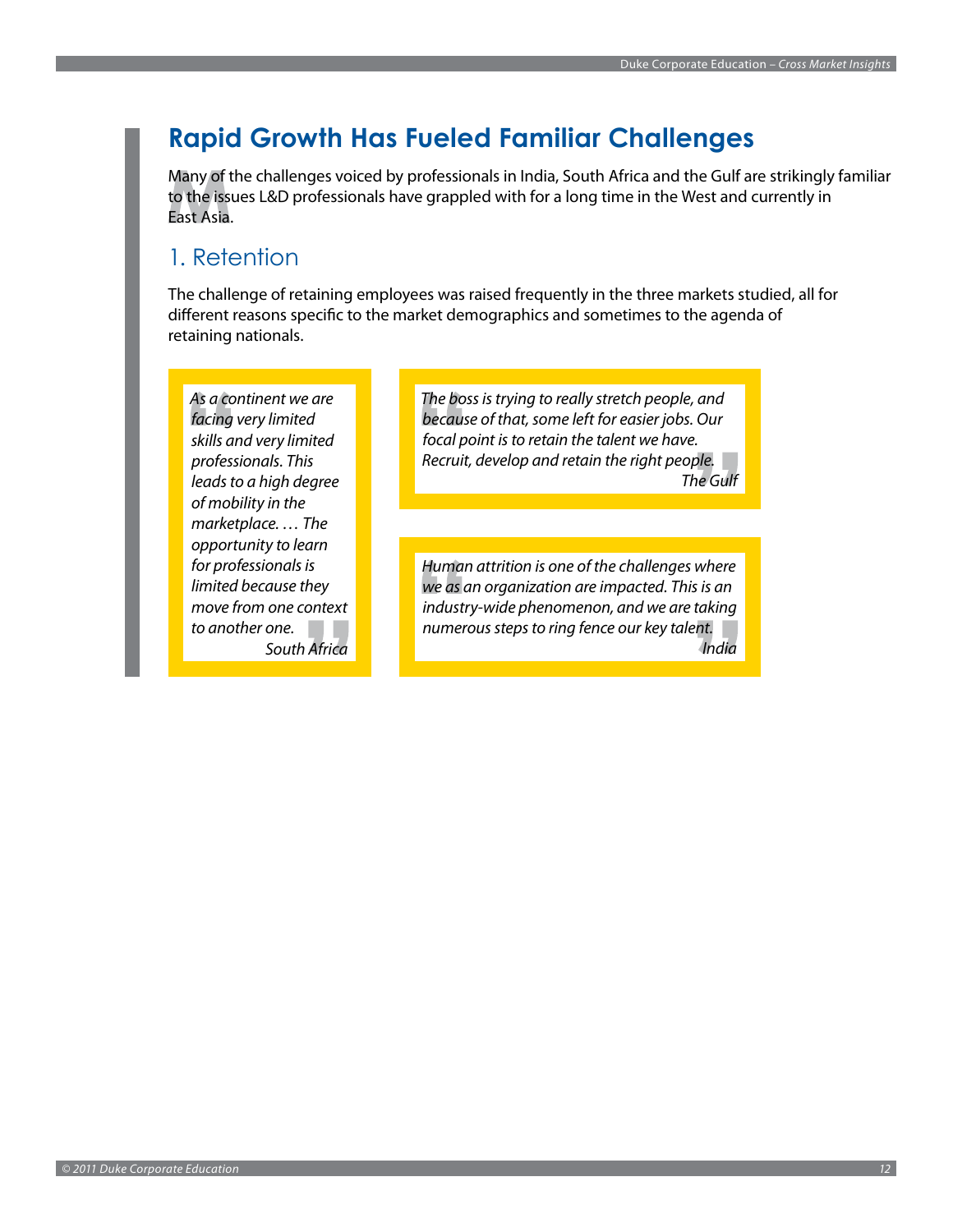### 2. Generations

Respondents voiced the very familiar struggle of enabling a new and different generation of professionals to lead, as well as preparing for younger generations to comprise a higher percentage of the workforce.



*Sixty to 70 percent of our people have been in the same position for 15-20 years. We need to find new, competent people before the old people leave or retire. The Gulf*

Managing and understanding Gen Y was also an issue, in addition to integrating this new generation of professionals. While there are generational characteristics and nuances specific to the country and cultural experiences that shaped each generation as they grew up, comments shared by L&D professionals bear much similarity to those of their Western counterparts on this issue.

*[Millennials] are a new and hard bunch. The expectations and drivers are different with this group of people. We are not culturally ready to manage them. [There is] huge conflict with generation Xs and Ys. They have lunches with the CEO and challenge him and management on all topics. South Africa*

### 3. Silos

Organizational boundaries and silos are a key challenge expressed in these markets, and organizations are seeking ways to break down these barriers. High growth can make alignment on the shared vision seem like a luxury.

*As the company grew we put the walls among ourselves, not only on a functional level but also on an organizational level. It is all interrelated with stress and complexity on our people.* a a *The Gulf*

### 4. Stress

Fast-paced change comes at a considerable price of stress on organizations and their people in growing markets.

*[We are] building the organization, broadening services and products. … [Our] staff has to cope with the pressures and anxiety of aggressive expansions. The Gulf*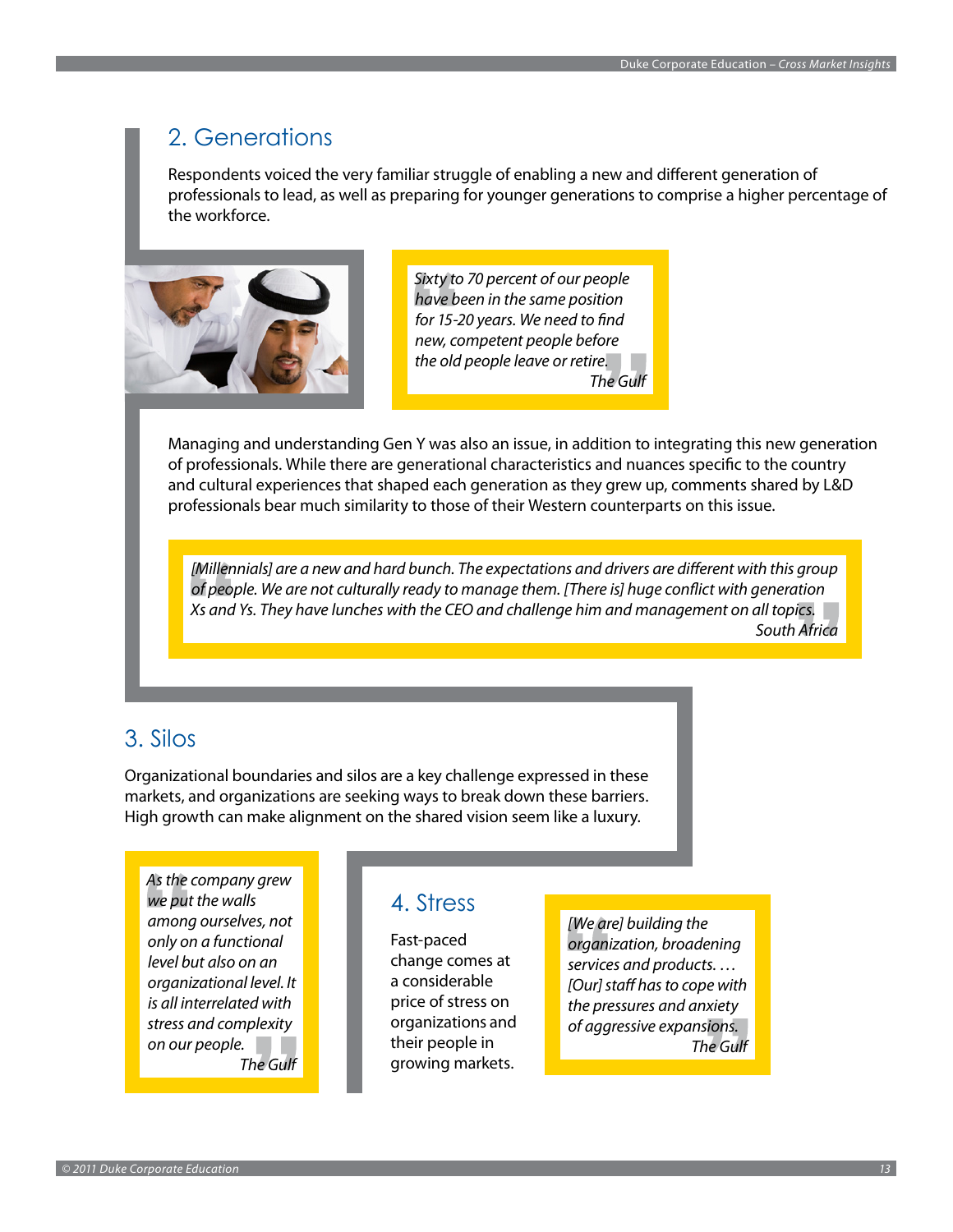# <span id="page-15-0"></span>**Learning as a Strategic Lever**

### Building Capability and Accelerating Real Productivity

L&D is connected to the business and focused on developing the competencies and capabilities required to survive and prosper. Over the past 10 years, Duke CE's clients needed to concentrate on *organizational capability building* rather than focusing exclusively on the matter of individual competencies. A company's strategic aspirations are grounded in what it is capable of doing as an enterprise, and its ability to execute any strategy depends on it having the right capability set in place. L&D directly touches people who in turn affect a number of the components of a capability.

## Accelerated Productivity Requires Targeting and Segmentation

Respondents told us investments in L&D would be targeted toward segments of their population directly linked to strategic capabilities required to meet the company's goals. In the West, we've seen that targeting and segmentation has been a crucial part of strategy for many companies, especially as they emerge from the recession and focus on L&D initiatives tied directly to return on investment for the organization. In these growth markets, the approach is in place to save time, respondents told us, and to focus on the individuals who really need development. Individuals are targeted according to their need to develop specific capabilities for the company, or because they are targeted as high-potential.

Respondents told us that learning *must* be connected to strategy for business to survive in fast-growing markets. Whether the region has a vast population and a limited but highly educated class, or a small population with a workforce dominated by expats, or a large previously disadvantaged population, interviewees told us that accelerating the development of less experienced talent is a competitive advantage. Formal programs, "learnerships," rotations and coaching are focused on getting people productive more quickly by preparing them for jobs in the private sector.

*We need to cut total training [budget and time] by 40 percent. At present all training is instructor-led. We don't want to substitute e-learning for instructorled training [since] that consumes the same number of hours. We want to cut down total training hours. So we [focus] training with assessment. … We focus on what managers don't do well. We have a management development program, but it is not for everyone just those who need it. If you don't need it, you don't get asked to take it. The Gulf* *The moment someone joins the organization, we address functional training requirements. … After some time there is a group that does better than the others. We identify them as part of a talent pool. The talent pool goes through more training across manager levels and leadership. India*

*We have a people day in the organization. As leaders, we identify the future leaders in the company. [Current estimated potential] determines what development you get. South Africa*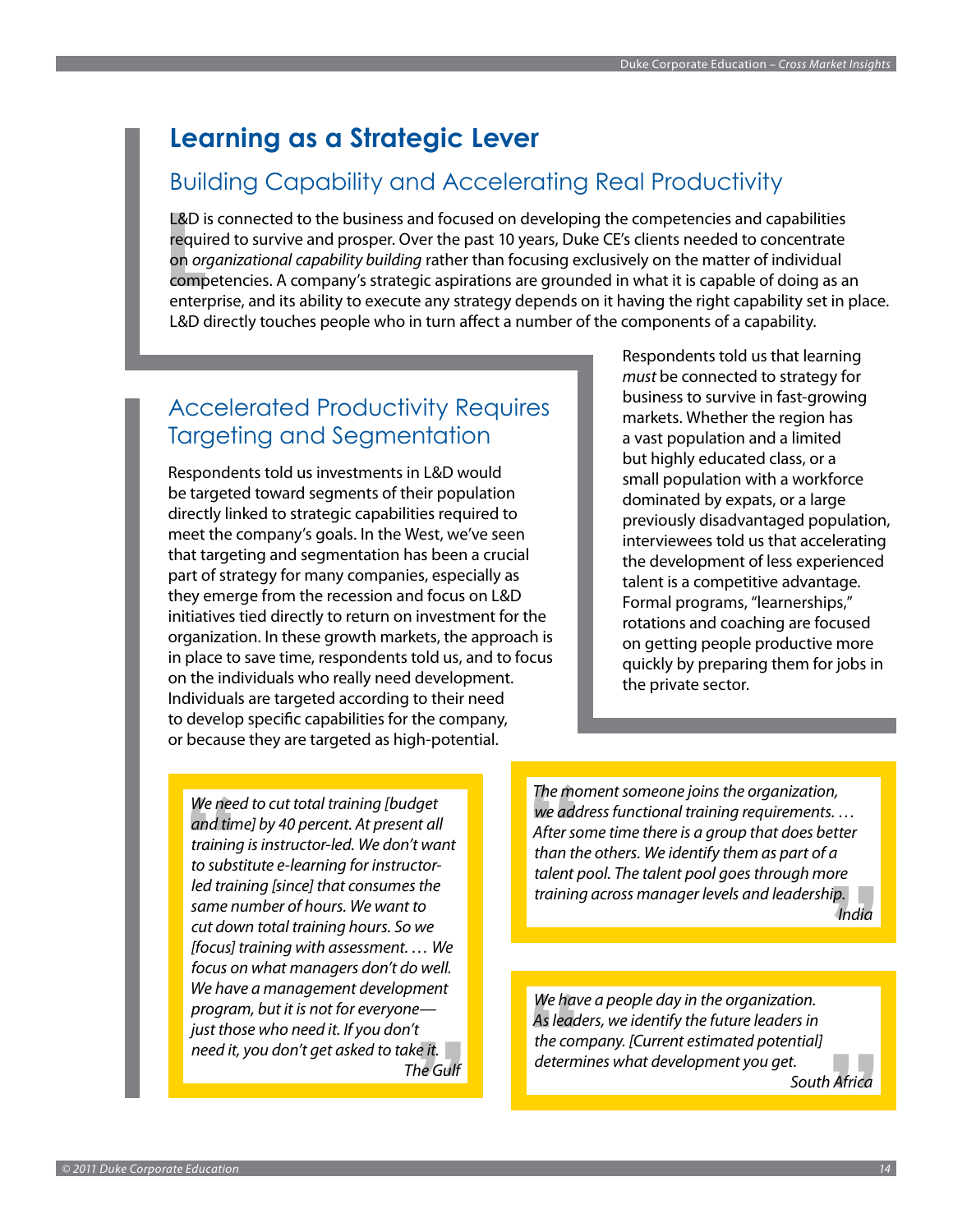# <span id="page-16-0"></span>**Closing Skill Gaps in Leadership and Management**

Learning leaders told us the biggest gap for their people lies in their ability to manage and lead. The reasons for this differ based on region and economic circumstances, as well as on quality of the public school systems and universities. In many cases we heard rapid growth, over-promotion and outdated educational infrastructures contribute to the gaps existing today. Where education quality varies greatly in schools, many have less than adequate preparation and lack of language skills.

In South Africa, we heard there were too few experienced people and serious gaps in managers who can link resources to the plan. One learning leader noted, "In general we lack skills in management – the end-to-end process."

Another L&D leader said, "We do not have enough black managers in management positions, and over the last decade the employment equity plans show the visibility."



*For the company to grow we need to build the leadership of tomorrow. Our CEO is stepping down, and in five years the company will look different. We are reinventing ourselves and require new leaders. South Africa*

In India, we heard that scientists and technical people require stronger management skills. In many cases it is a challenge to teach these skills to people who are subject matter experts. India's education system is significantly biased towards theoretical aspects with little or no practical training. As a result, most of the science and management graduates require further training before they can take their desired job (DataMonitor, 2010).

In the Gulf, rapid expansion puts pressure on developing managers. Compounding this is a lack of strong public schools in some countries. A few individuals noted that private schools were better in some Gulf States because of their emphasis on English. "The Gulf must collaborate in matching education to future labor market needs as a population boom transforms the region and its increasingly pivotal role in the global economy," opinion leaders said (albawaba.com, 2010).

On Sept. 22, 2010, 17 Arab states agreed upon the urgent need to improve the quality of education across the region and implement a system of evaluating the performance of schools, teachers and students. These steps towards the improvement of education quality are formalized through the Doha Declaration on Education Quality in the Arab world (Rivera, 2010).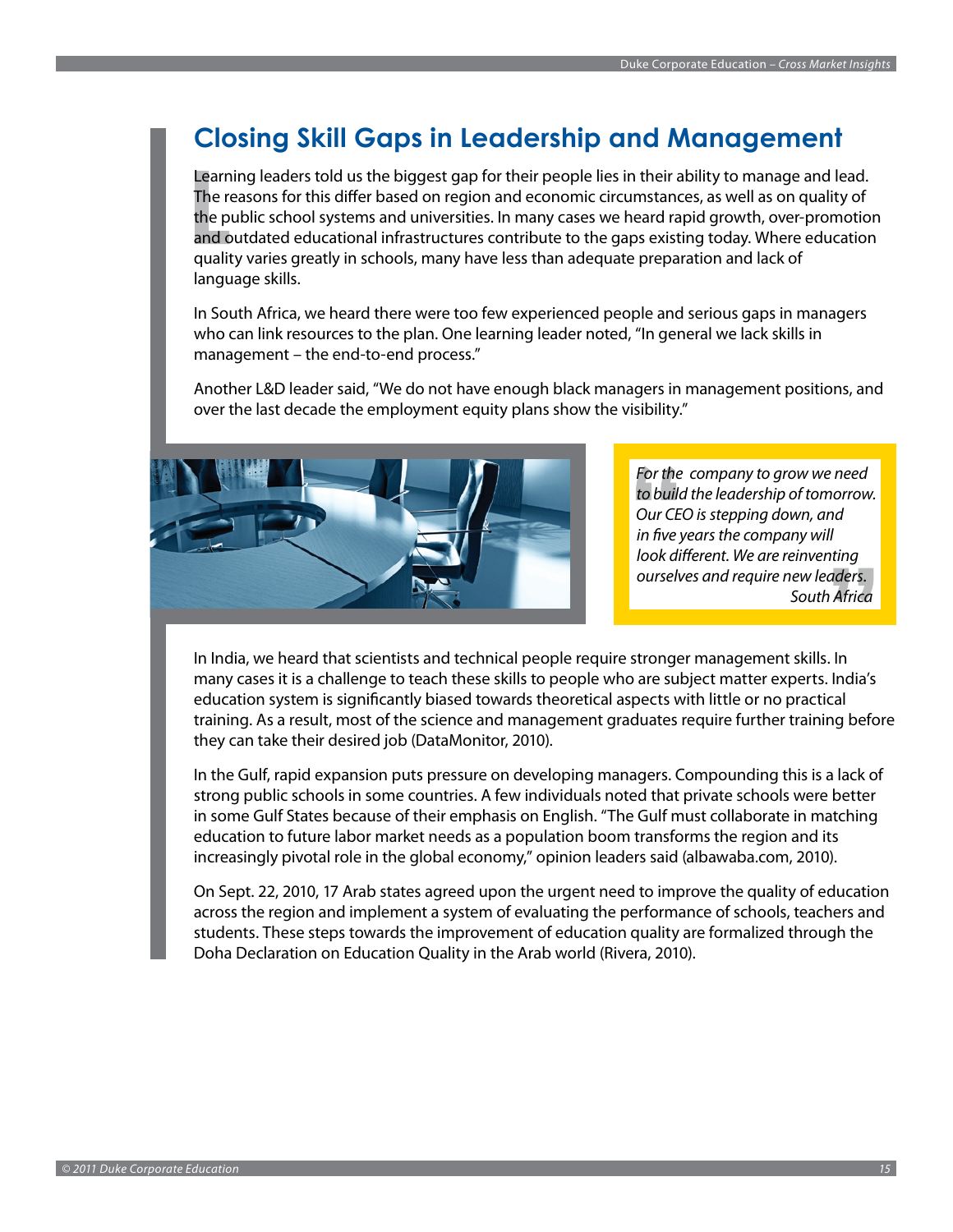And as much as Indian business leaders are proud of their education heritage, Tata Power chief Prasad Menon highlights the lack of focus on basic primary education: "We need to expand quickly, but the problem is there are not enough people with basic education. We need to spend much more on training and basic work-related education" (Durie, 2010).

In addition to management, organizations need leadership capability and strategic thinking to move forward in their own market as well as others.

In India, L&D leaders are trying to close the gap between technical know-how and management, and also trying to advance the discussion on what it takes to develop leaders from technical experts. One respondent shared that it is not always easy: "There is too much focus on technical competency, so developing leadership skills takes a back seat."

One respondent expressed the leadership challenge from the perspective of a young organization:

*This is an organization that is yet to mature. We are faced with two critical areas to really educate and upgrade the skills of our leaders—rallying people around the future, and risk and decision-making. India*

As in the West, leaders need to be globally competent to successfully enter new markets.

*Our greatest gap? We are looking for people who can lead and develop our business in emerging markets that we want to develop fast.*

*South Africa*

*Nationals don't have international experience, and this poses a problem both for dealing with expatriates and to think beyond the Gulf.*

*The Gulf*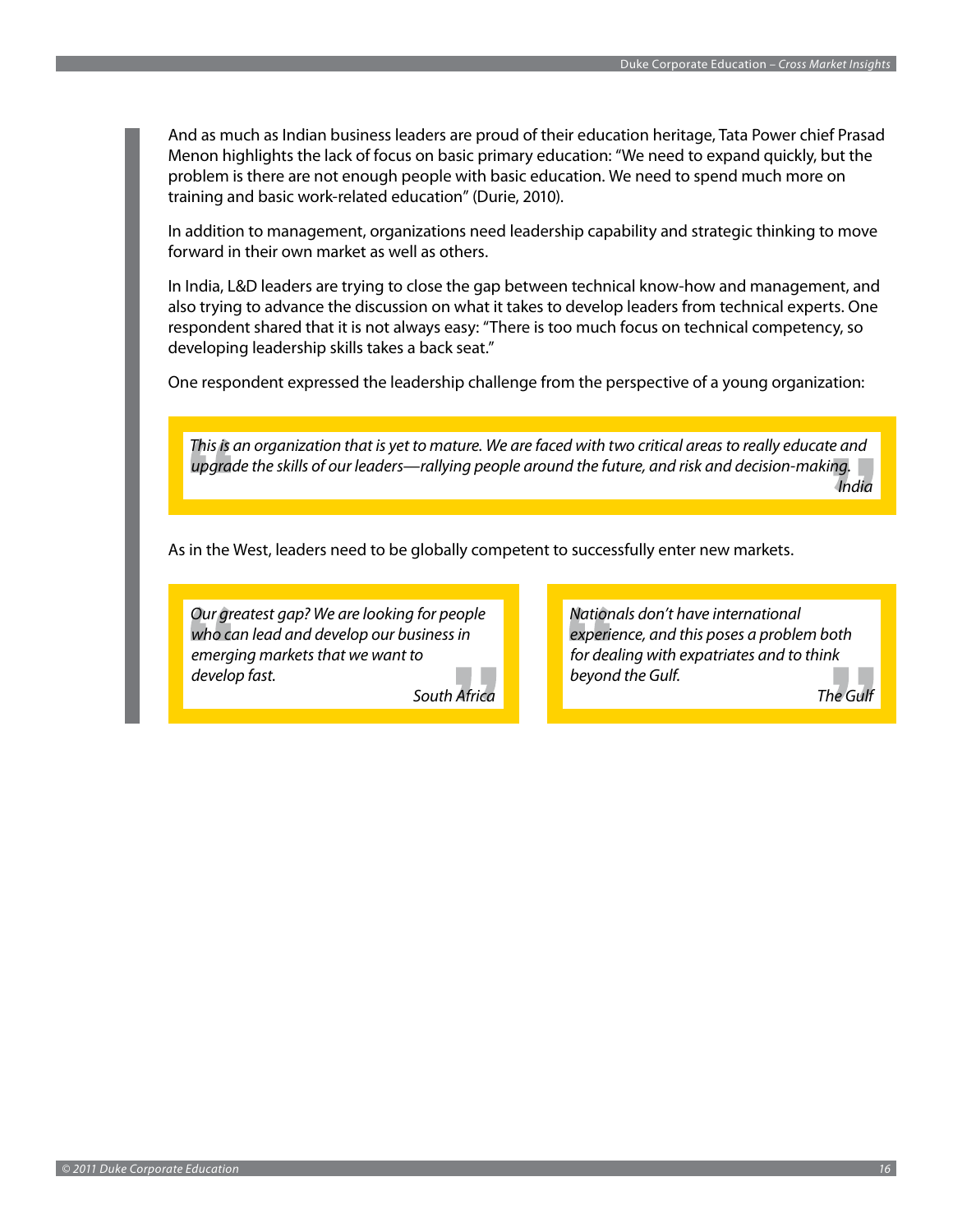#### Rank of Topics and Topics of Biggest Expected Change ×

|    | <b>The Gulf</b>               |  |
|----|-------------------------------|--|
| 1  | <b>Leading People</b>         |  |
|    | 2 Strategic Thinking          |  |
| 3  | <b>CRM</b>                    |  |
| 4  | Industry and Technical Skills |  |
| 5. | Manage Change                 |  |
| 6  | <b>Manage Complexity</b>      |  |
|    | Innovation                    |  |
|    | 8 Functional Excellence       |  |
| 9  | <b>Cross Boundaries</b>       |  |
| 10 | <b>Global Business</b>        |  |



| South Africa                       |  |
|------------------------------------|--|
| 1 Leading People                   |  |
| <b>CRM</b><br>$\mathcal{P}$        |  |
| Industry and Technical Skills<br>3 |  |
| 4 Strategic Thinking               |  |
| <b>Manage Complexity</b><br>5.     |  |
| 6 Manage Change                    |  |
| 7 Cross Boundaries                 |  |
| 8 Global Business                  |  |
| <b>Functional Excellence</b><br>9  |  |
| Innovation                         |  |

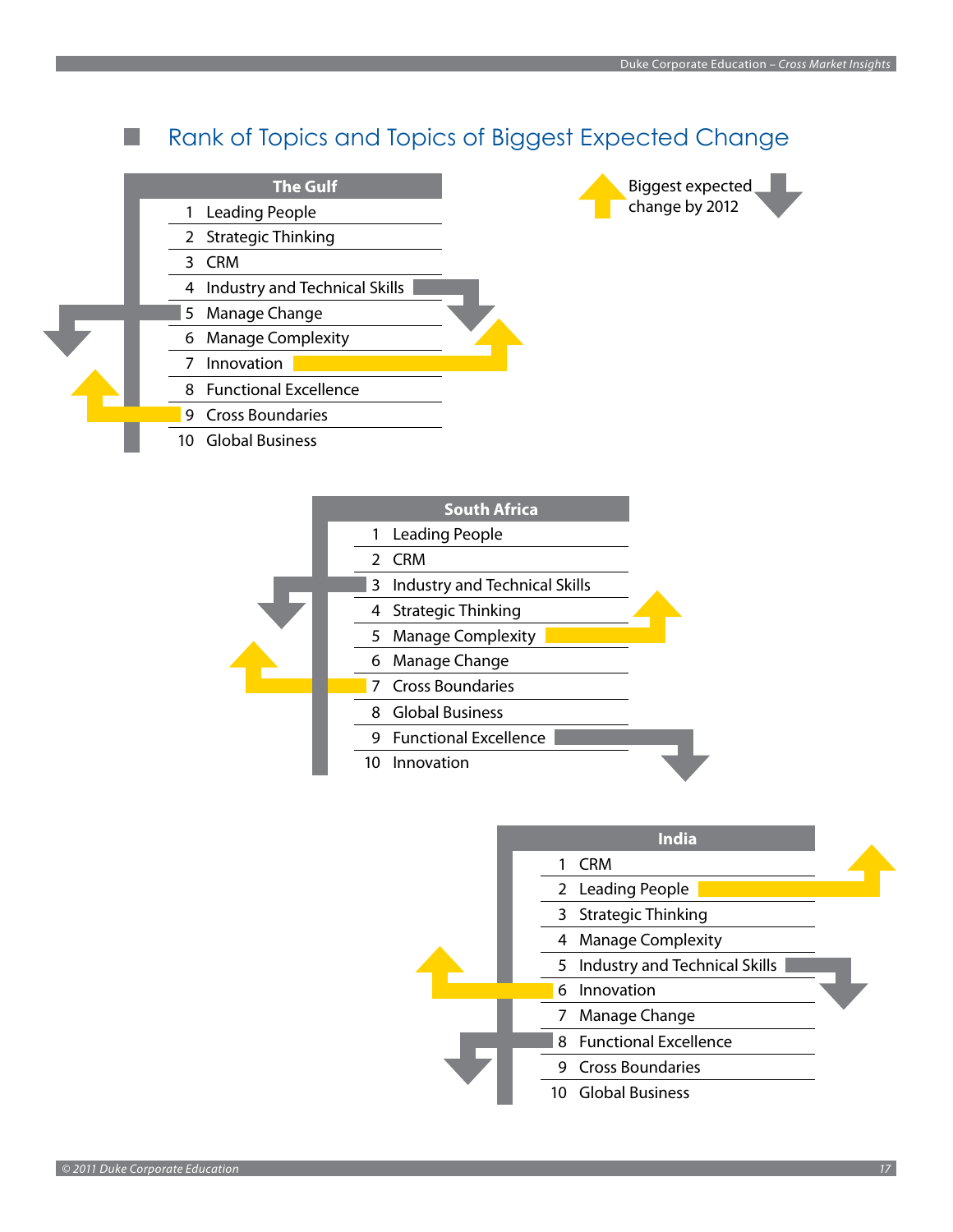### Relationships are Key but Influencing and Relationship Skills are Lacking

There is a cultural inclination in each of these regions to make doing business a personal interaction, but the skills and processes to support client relationship management, cross-boundary collaboration and internal coaching are weak. Skills are lacking both in recent graduates and in older managers who have functioned in command-and-control cultures. As a result, respondents have the following focus:

• Change the interaction with customers from exchanges of labor for money to relationships of mutual benefit

*Our most pressing needs are understanding the customer experience and employee engagement — we have to enable front line people to make their own choices. The Gulf*



• Lead complex multicultural organizations

*We work in diverse environments. How do we create the glue of the company as one? South Africa*

• Shift old leadership models

*We [must] have courageous conversations to address our own stereotypes and take accountability for them. South Africa*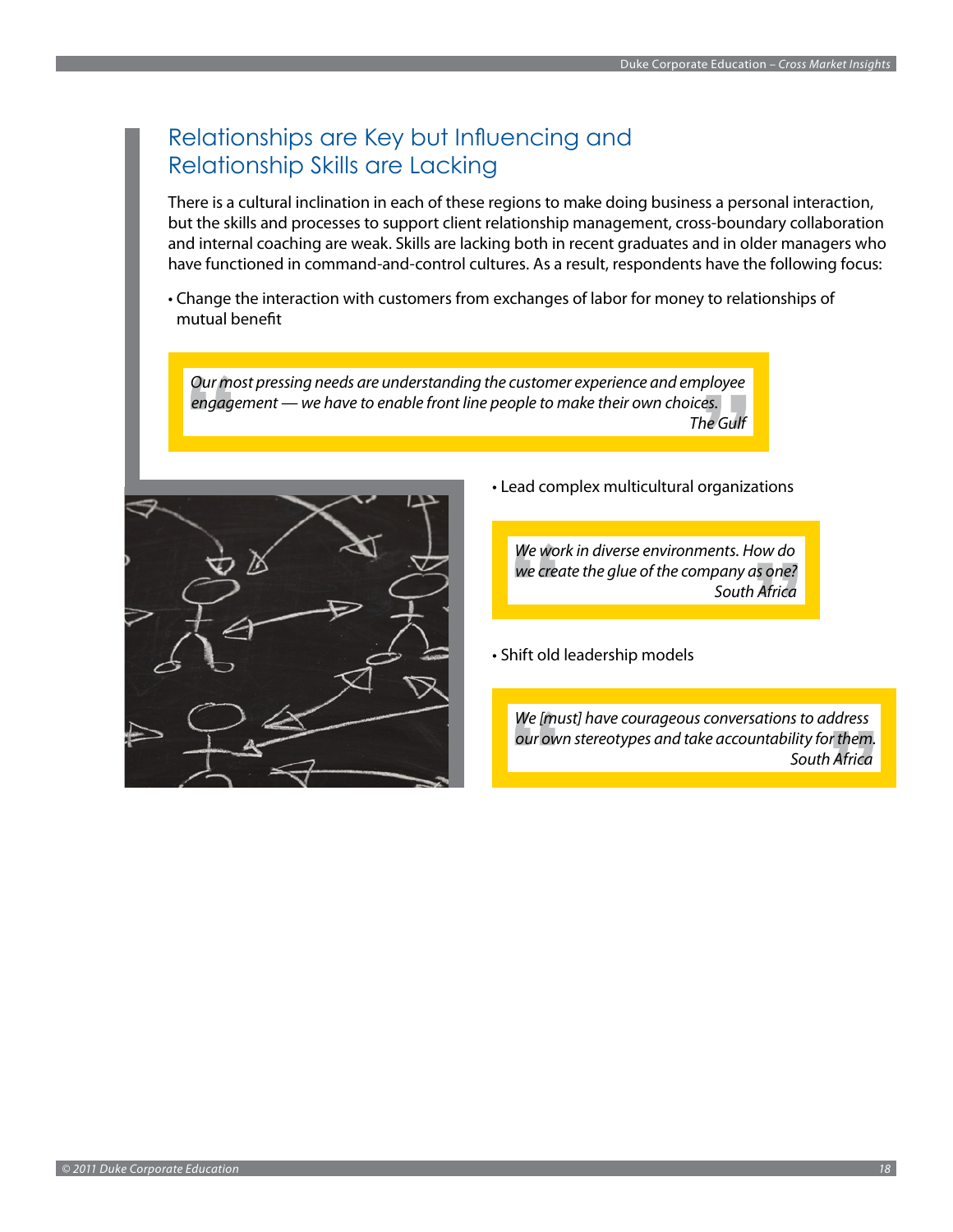# <span id="page-20-0"></span>**What We Can Learn From One Another**

Our respondents told us that there is still a lot to learn from the L&D approaches of the West. But Western models are clearly not the best source for all people development approaches. Respondents want to learn from markets that have experienced changes similar to their own. They want Western educators and corporations to understand that, and not believe they have all the answers. There is a lot the West can learn from growing markets.

| <b>From the Developed to</b><br><b>High Growth economies</b> | <b>From the High Growth to</b><br><b>Developed economies</b>                             |
|--------------------------------------------------------------|------------------------------------------------------------------------------------------|
| We need to learn from successful<br>models developed by them | Cultural and regional<br>difference matter                                               |
| Evaluating return on<br>investment in people                 | Doing more with less                                                                     |
| <b>Process</b>                                               | Managing in chaos<br>Factoring in the needs of                                           |
| How to initiate a high<br>performance based culture          | the local community<br>Planning for scale                                                |
| Standardization                                              | Thinking more practically                                                                |
|                                                              | The importance of the region                                                             |
|                                                              | Working closely with the<br>tertiary institutions to influence<br>curriculum development |
|                                                              | Change/Versatility                                                                       |
|                                                              | Working and dealing with diversity                                                       |

When we asked what can be learned from one another at our recent Global Roundtable gathering of 21 senior learning professionals, attendees told us they believe the West is particularly strong in process, but companies can benefit from learning about what it really means to work and lead in a faster-paced, more volatile environment. One Roundtable attendee commented that Western companies will need to use adaptive approaches, listen, learn raw skills and adapt in new contexts. Another added that Western companies may be able to learn about innovation emerging from unique market circumstances.

In the study, several respondents explained that Western professionals can learn about managing in complexity and ambiguity, as well as dealing with diversity.

*Because we are in a constant state of flux, managers adapt and change gears well, unlike in developed economies where there is far better governance and regulation. … Here [things] can change very quickly, so we think and execute quickly. We manage diversity well. At our organization, there is diversity in terms of 70 different nationalities, and all religions. The Gulf*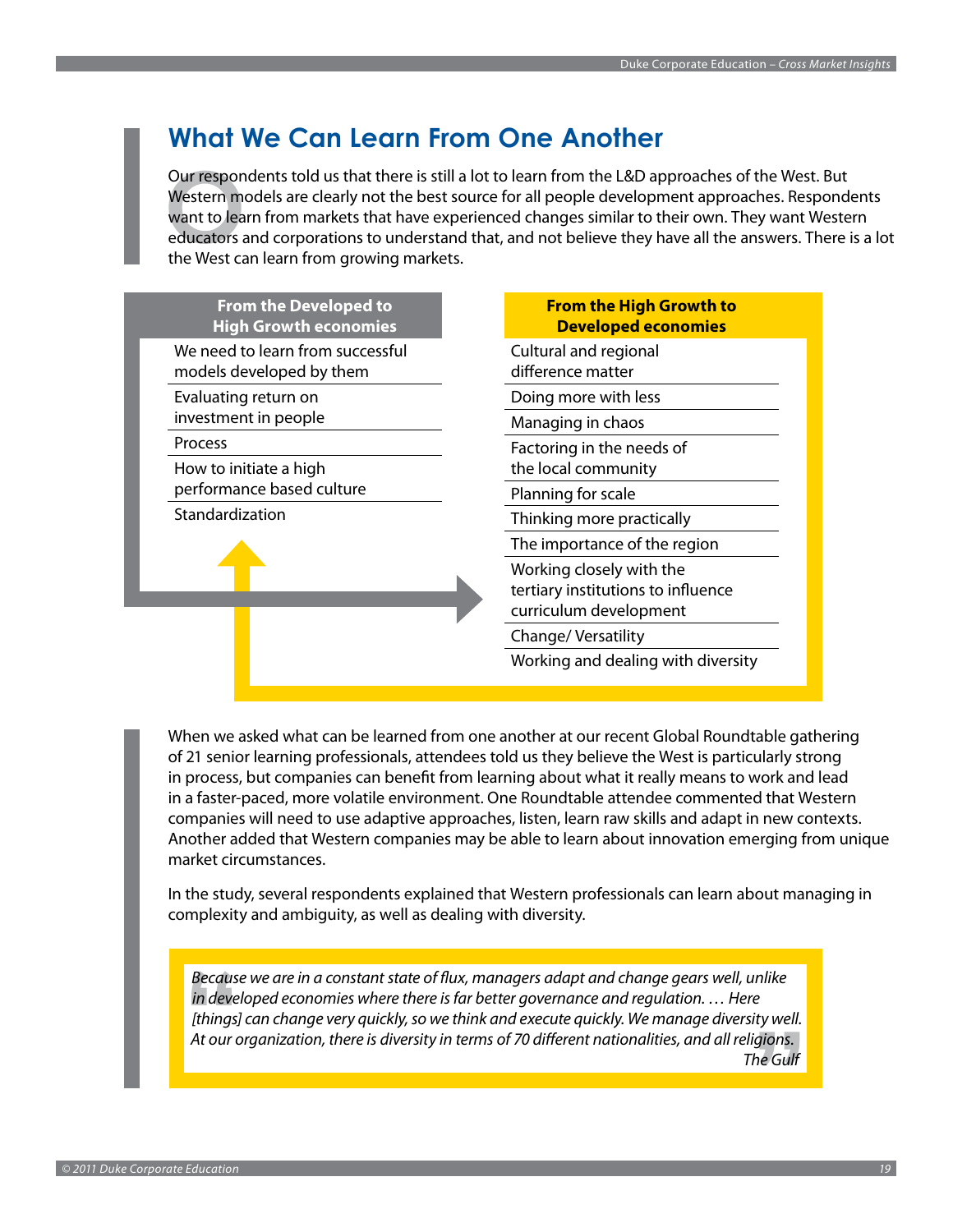It is not surprising, then, that dealing with diversity is second nature in developing economies where it is often the norm. Dealing with diversity is also part of the fabric and history of each of these regions because colonization brought with it a diversity of culture and religion inherent in the blending of nationalities.

Several professionals interviewed noted the need for humility, including one from South Africa who referenced the distinctly African philosophy of Ubuntu: I am what I am because of who we all are.

*I have observed arrogance from Western facilitators who think they know it all. The concept of Ubuntu can be learned from Africa. Even when you know something, how that is put across goes a long way. Humility can be learned from the developing world. South Africa*

One way of expressing humility while giving back is for Western companies to be involved and committed to the areas in which they operate. In a June 2010 interview with McKinsey Quarterly, the CEO of Standard Bank Group, Africa's largest financial institution by assets, commented, "One has to be mindful of ensuring that you're seen to be helpful and relevant to the local economies, rather than just extracting profits by providing a service. When you're dealing with developing countries, the issue of the social relevance of your company is completely different from when you're dealing with a developed economy" (Kloss & Sagar, 2010).

N. R. Narayana Murthy, the Founder and now Chief Mentor of Infosys, and one of India's most successful businessmen, shares life lessons, one of which is self-knowledge, a cornerstone of the Indian spiritual tradition. He explains, "Indeed, the highest form of knowledge, it is said, is self-knowledge. I believe this greater awareness and knowledge of oneself is what ultimately helps develop a more grounded belief in oneself, courage, determination, and, above all, humility, all qualities which enable one to wear one's success with dignity and grace" (Murthy, 2007).



With humility and self-knowledge, leaders are poised not only to succeed but also to learn from one another. Both in this study and in our work delivering education in 62 countries around the world, Duke CE's clients have consistently demonstrated that one size does not fit all. Coupled with the desire to learn from one another, bringing this mindset to our work as L&D professionals around the world will enable progress across boundaries that span regions, markets and cultures.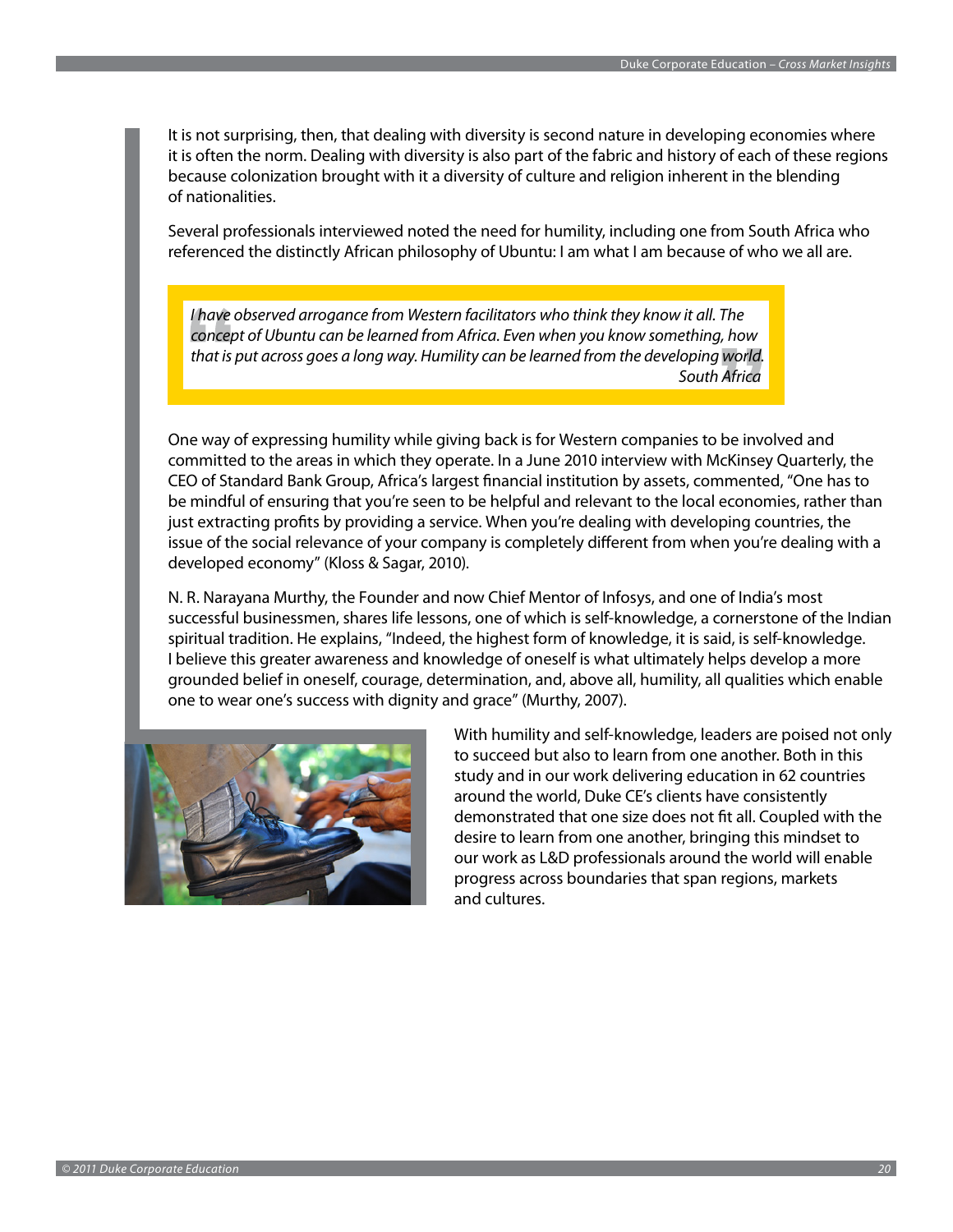### <span id="page-22-0"></span>**References**

City and Guilds Centre for Skills Development. "Country Report: South Africa," 2008: 3

DataMonitor. "India: Country Analysis Report – In-depth PESTLE Insights," March 2010.

Department of Trade and Industry, Republic of South Africa. "South Africa's Economic Transformation: A Strategy for Broad-Based Black Economic Empowerment," 2003.

Durie, John. "Matching the world's best India's way." *The Australian*, 18 Sept 2010.

Economist Intelligence Unit. "The GCC in 2020: The Gulf and its People," Sept 2009: 12.

"Gulf Plans Ahead to Bridge Education-Employment Gap." albawaba.com, 22 Sept 2010.

Kloss, Michael and Sagar, Vikas. "The China – Africa business connection: An interview with the CEO of Standard Bank." *McKinsey Quarterly*, June 2010.

Lin, Anna. "India Calling - Exploring Training Opportunities." Training and Development in Australia, Vol. 36, No. 4, Aug 2009: 8-9.

MTN Group. MTN Integrated Business Report, 2006: 28.

Murthy, N.R. Narayana. "Learning from experience: Some lessons I have learned from my life and career." Pre-commencement Speech, New York University Leonard N. Stern School of Business, 2007.

Rivera, Raynald. "Arab states vow to raise quality of education." *The Peninsula*, 23 Sept 2010.